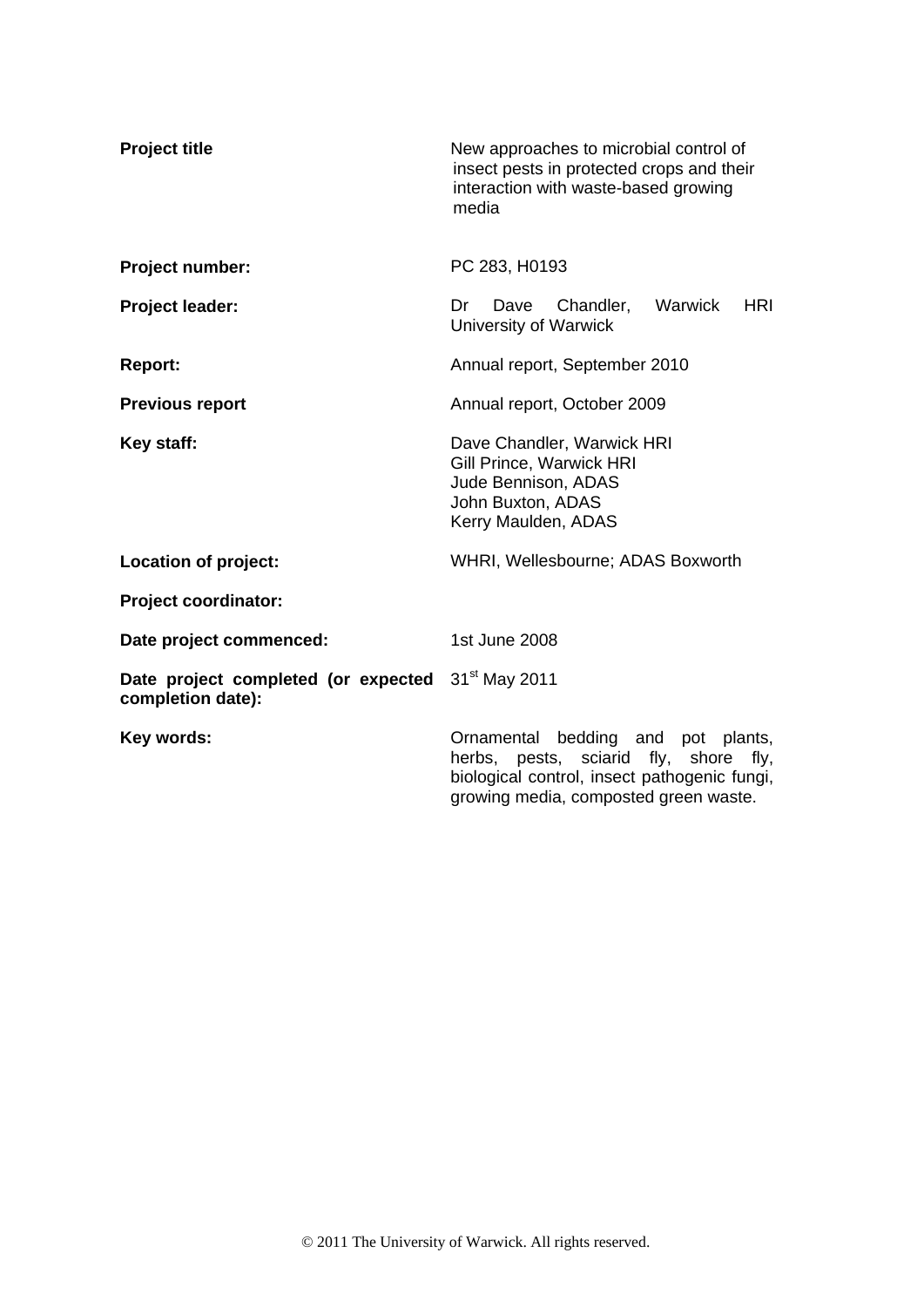Intellectual property rights are invested in The University of Warwick on behalf of the Consortium members for LINK project number HL0193

The following are members of the Consortium for LINK project no HL0193

Bulrush Horticulture Ltd and Bordon Hill Nurseries and Double H Nurseries and Pinetops Nurseries and Brosters Nurseries and Koppert UK and Humber VHB and Fargro Ltd and Swedeponic Ltd (re-named Lincolnshire Herbs in 2009)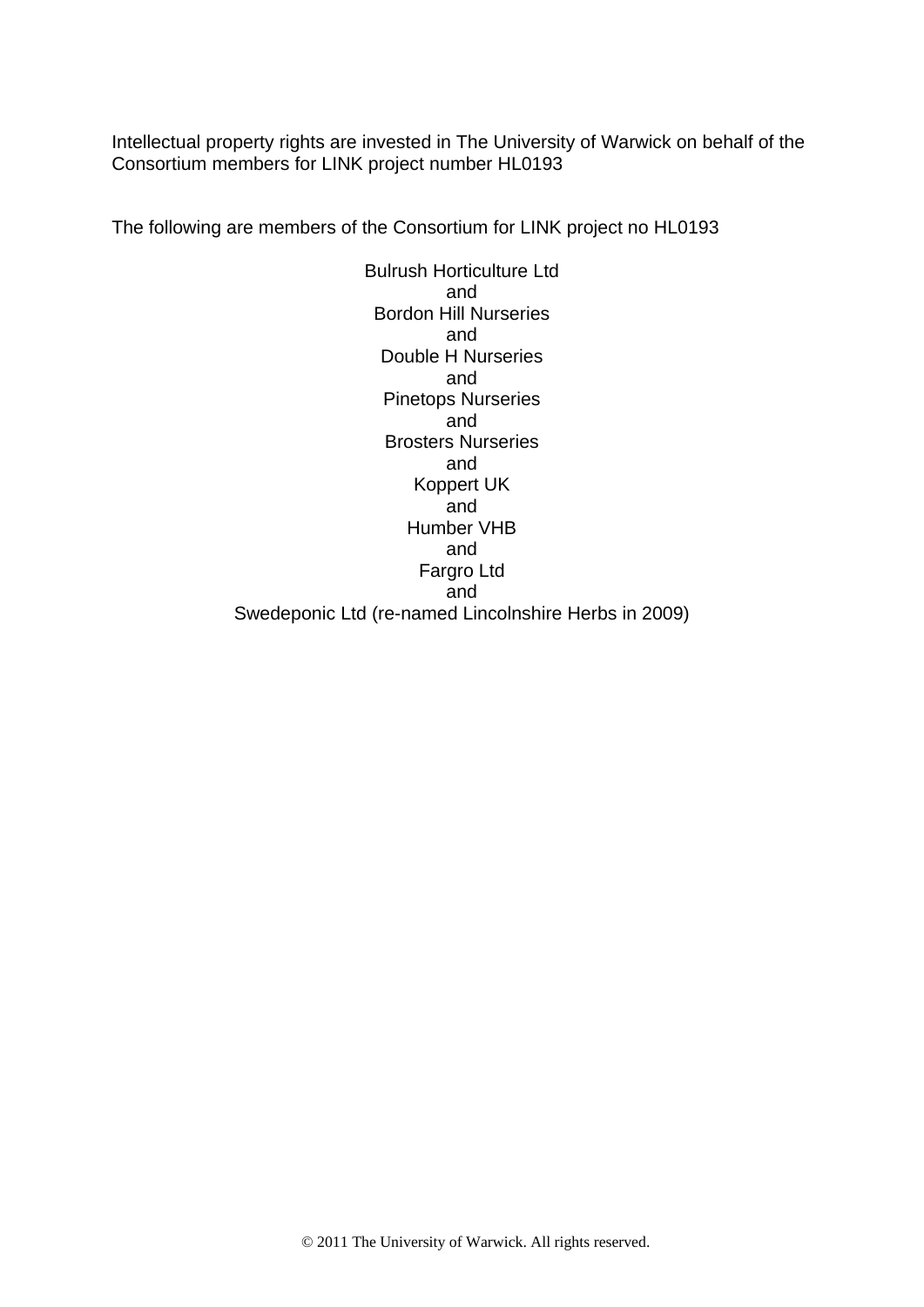## **CONTENTS**

|                                             | Page |
|---------------------------------------------|------|
| <b>Grower Summary</b>                       |      |
| Headline                                    |      |
| Background and expected deliverables        |      |
| Summary of the project and main conclusions | 2    |
| <b>Financial benefits</b>                   | 5    |
| Action points for growers                   | 5    |

## **Science section**

| Introduction     |                                                                                                            | 7  |
|------------------|------------------------------------------------------------------------------------------------------------|----|
| 01/2             | Nursery experiments (ADAS and host growers)                                                                | 8  |
| O <sub>1/3</sub> | Isolation of fungi from naturally infected sciarid flies (WHRI)                                            | 12 |
| O <sub>2/1</sub> | Furia population dynamics                                                                                  | 15 |
| O <sub>3/1</sub> | Susceptibility of sciarid flies to selected<br>isolates<br>of.<br>entomopathogenic fungi                   | 16 |
| 04/3             | Attractiveness of growing media as egg-laying sites for sciarid<br>and shore flies                         | 17 |
| O4/4             | Effect of temperature on the development of sciarid fly<br>(Bradysia difformis)                            | 24 |
| O4/5             | Multifactorial experiment: interaction of compost type, moisture<br>and temperature on sciarid development | 25 |
| Conclusions      |                                                                                                            | 26 |
|                  | Technology transfer                                                                                        | 27 |
| References       |                                                                                                            | 28 |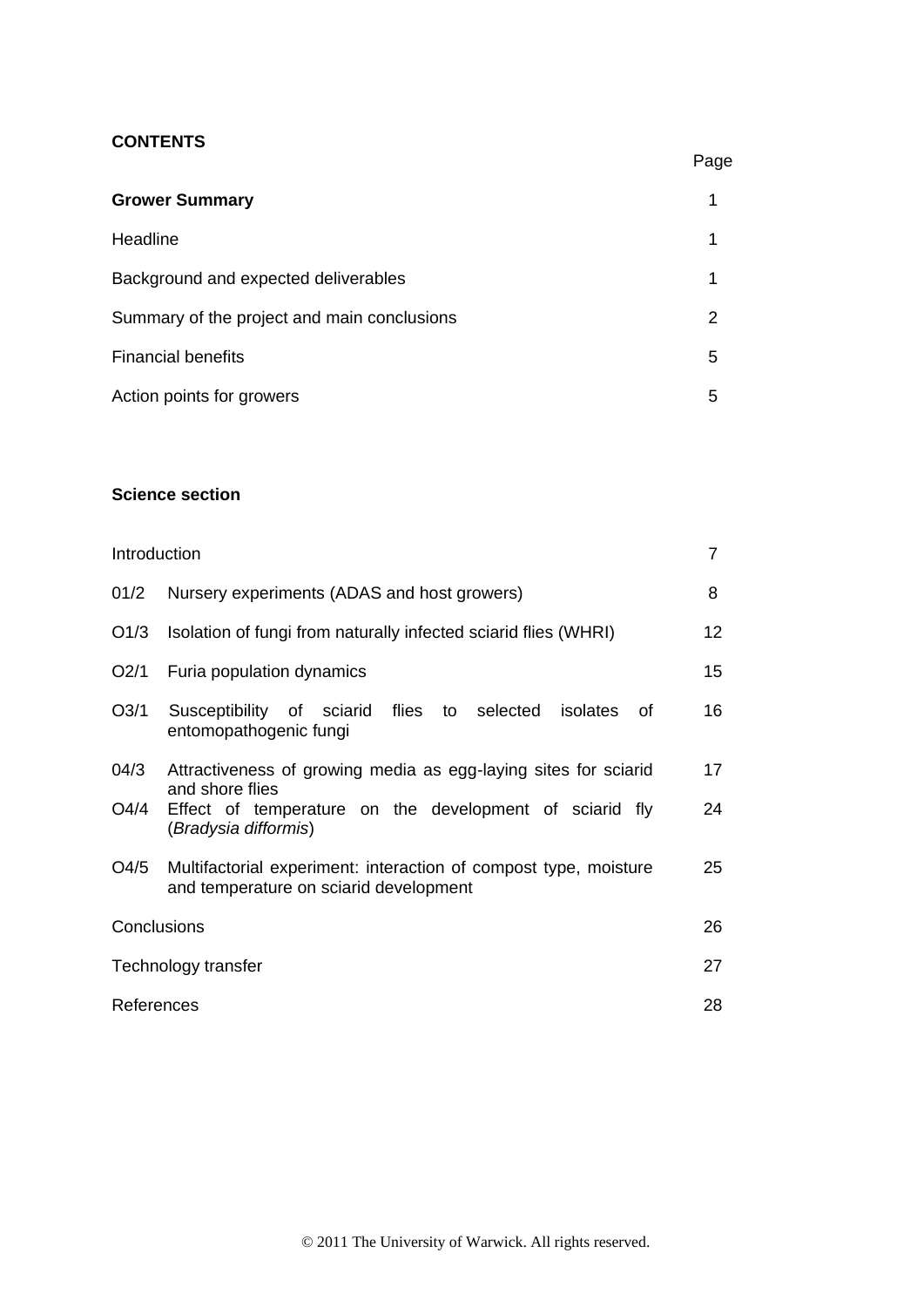# **GROWER SUMMARY**

# **Headline**

- Incorporating composted green waste into peat based substrates can result in significantly higher infestations of sciarid and shore flies.
- Sciarid fly populations develop faster as temperatures increase. The optimum temperature tested for the development from egg stage to adult is 30°C. Larvae will not develop at 10°C, and development is very slow at 15°C.
- Natural fungal infections of sciarid fly larvae and shore fly adults could provide 'free' biological control and spread of the fungus between flies is probably more effective at lower temperatures.
- Two commercial fungal bio-pesticides tested could be used to give partial control of sciarid fly larvae if approval was sought and obtained for their use in a substrate drench.

# **Background and expected deliverables**

Sciarid and shore flies are widespread and important pests and contaminants of containerised herb and ornamental crops. There is a requirement for new forms of control that are compatible with Integrated Pest Management (IPM) programmes that enable growers to reduce their reliance on chemical pesticides. Some growers prefer to use IPM based on a combination of cultural control, biological control and IPM-compatible insecticides (the latter on ornamentals only; there are no pesticides approved for the control of fly pests on herbs). However, the current group of IPM tools do not always give sufficiently reliable control of sciarid flies or shore flies. Therefore additional measures are needed.

At present, most of herb and ornamental bedding and pot plant crops are grown in peat based substrates. However, the industry is under pressure to reduce the use of peat and to find alternative, sustainable alternatives. Potential 'green' candidate materials for incorporating into substrates include composted green waste, bark, wood fibre and coir. However, there is evidence from growers that some of these materials are associated with greater fly problems.

In recent years, there has been increasing awareness of natural infections of insect pathogenic fungi in sciarid and shore flies. These infections can result in high levels of 'free' natural pest control. If the naturally occurring fungal infections on sciarid and shore flies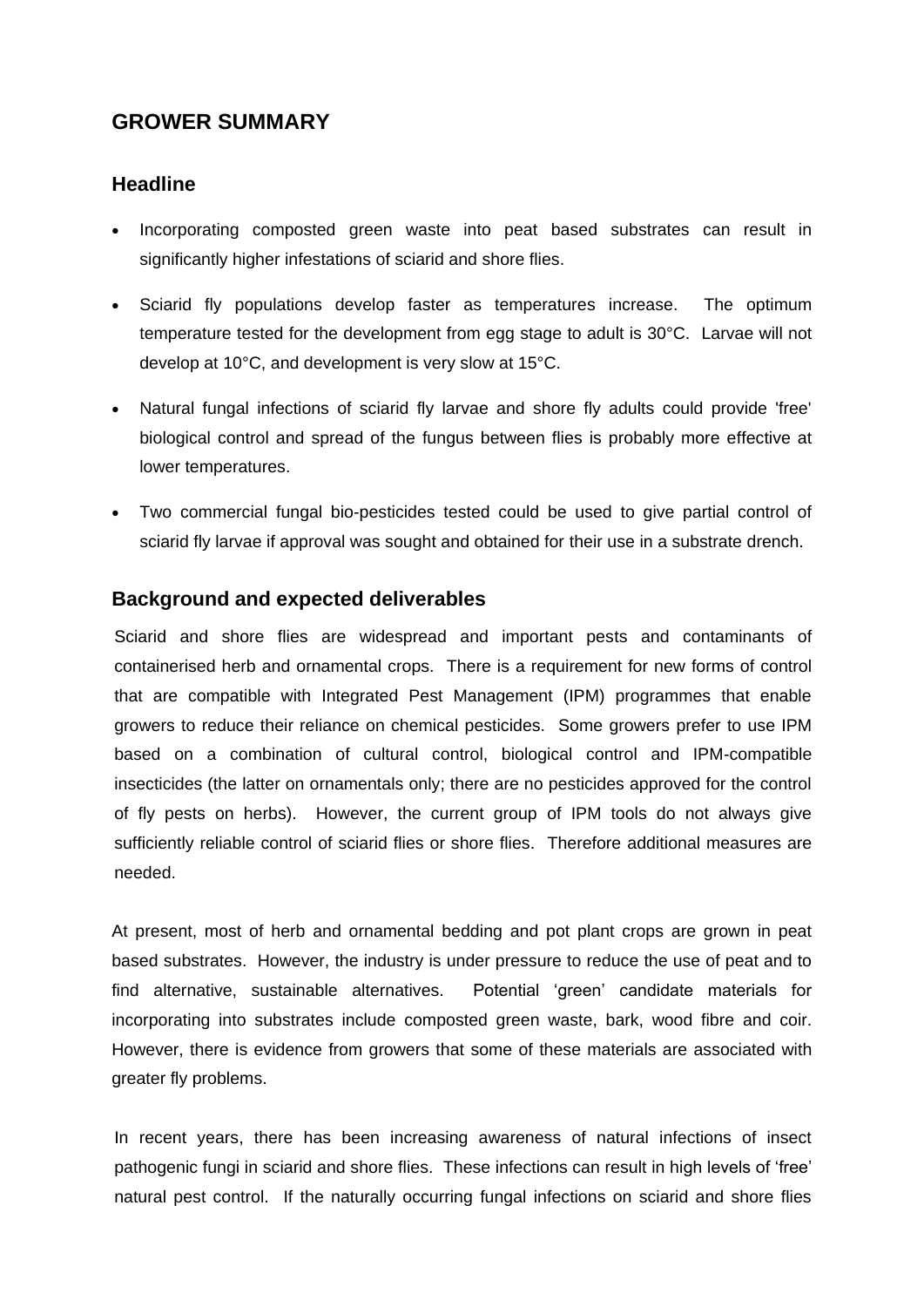could be enhanced through conservation or augmentation, they could help reduce fly populations as part of an integrated approach to crop management and provide a novel form of bio-control.

The project has two aims:

- Develop novel methods of bio-control for sciarid and shore fly pests on pot herbs and ornamental bedding and pot plants.
- Investigate their interaction with substrates containing composted green waste.

The expected deliverables from the project include the following:

- New information on the effect of alternative growing media on the risk of sciarid and shore fly infestation, and on how to mitigate any adverse effects.
- New understanding of the role of naturally occurring insect pathogenic fungi in the population dynamics of pest insects that have adverse effects in a complex, integrated plant production system.
- New insights into the methods needed to enhance the effects of the fungi.

# **Summary of the project and main conclusions**

## *Sciarid fly infections on nurseries*

In Year 2, the work focused on fungal infections of sciarid flies, as the fungus infecting shore flies was only found on one nursery at very low levels. Two experiments were set up on nurseries to gain information about outbreaks of the insect pathogenic fungus *Furia sciarae* on populations of sciarid flies. One experiment was done on cyclamen and one on mint, on nurseries with a history of sciarid fly infection with *Furia* and they were set up where infected larvae had very recently been observed by the host growers.

Cyclamen and mint plants were grown in pots of standard peat based substrate and a mixture of peat and composted green waste or wood fibre, and the development of sciarid populations and the amount of *Furia* infection were monitored over time. On cyclamen, the sciarid population was monitored over three months. There was a peak in the sciarid population after one month, after which it declined to very low levels and *Furia* infections could not be detected. On mint, no sciarid fly larvae infected with *Furia* were seen, and it is possible that *Furia* had reduced the sciarid fly population to such low numbers that the infection died out just before the experiment was set up. Information on the timing of the onset of *Furia* infection in sequential batches of mint was gained from assessing infected larvae in the grower's crop in mid-December before the experiment was set up. These observations indicated that the onset of visible *Furia* infection was two weeks after the first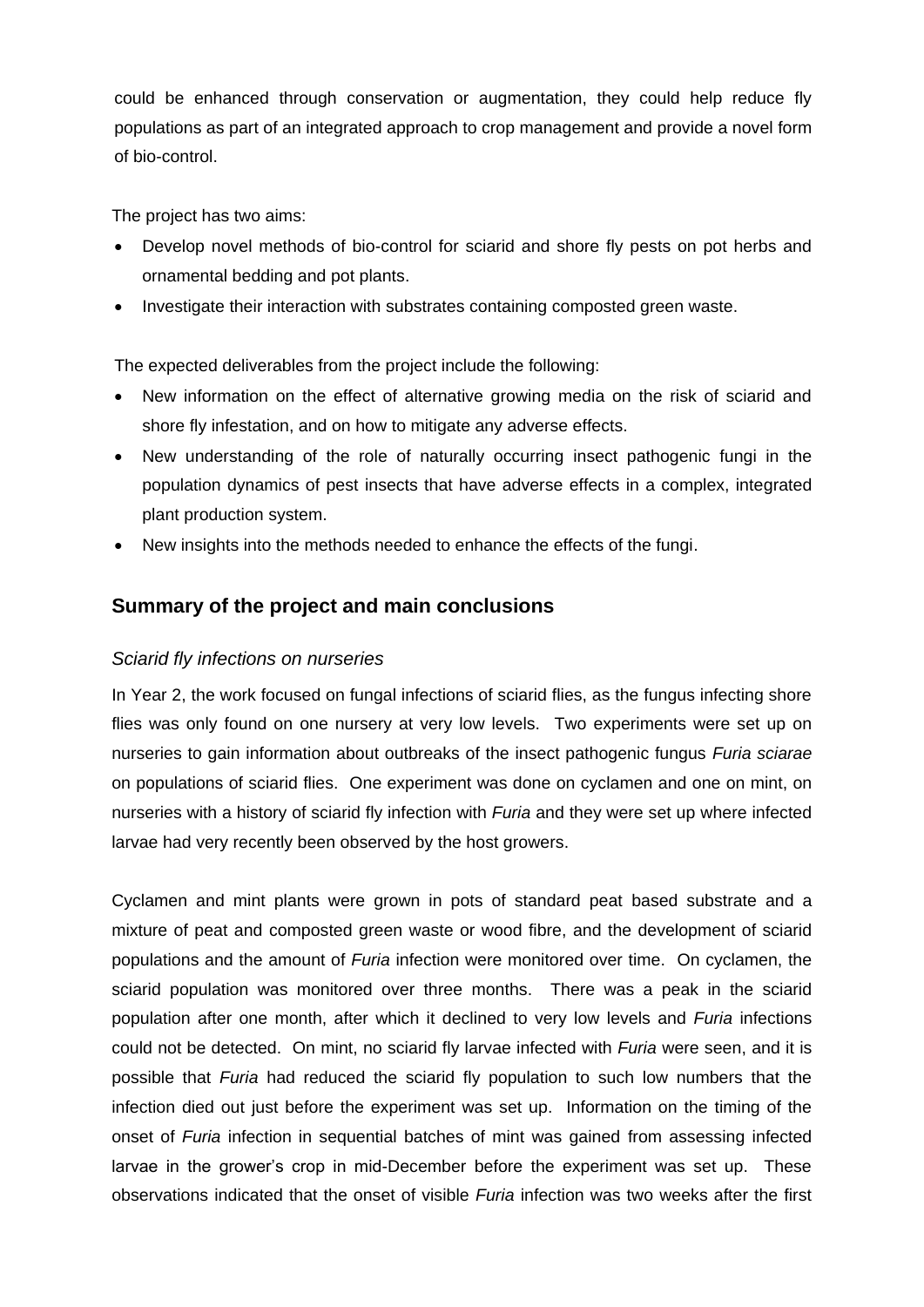larvae were available for infection. At four weeks after the first larvae were available for infection, all the larvae that were visible on the substrate surface were infected with the fungus.

### *Isolating Furia from naturally infected sciarid flies*

Isolating *Furia* from naturally infected sciarid fly larvae is very difficult. Infected larvae migrate to the surface of the substrate, the fungus then kills the larvae and grows out through the cuticle and produces 'ballistospores' that are discharged into the air. This process can occur over the course of a single night, after which the fungus dies. The fungus can only be cultured using ballistospores that are caught from infected larvae, but often these are contaminated with bacteria or other fungi which prevent a 'clean' culture of *Furia* being established. The medium used to grow *Furia* is difficult to prepare and becomes easily contaminated. However, it was found that *Furia* will grow in two liquid media that are used for growing insect cells and which are available from commercial suppliers in presterilized form. The fungus grows as mycelium in these media, and when the mycelium is harvested and washed it goes on to produce ballistospores. The next stage is to quantify the rate of spore production and to see if these will infect sciarid larvae.

### *Susceptibility of sciarid flies to entomopathogenic fungi*

A laboratory experiment was done to investigate whether sciarid larvae were susceptible to three different types of insect pathogenic fungi that are used as 'bio-pesticides' of glasshouse pests: Metarhizium (from Met52, a commercial product undergoing UK registration), Beauveria (from Naturalis, which is registered in the UK) and Lecanicillium (using a fungal strain isolated from a naturally infected sciarid fly, although other strains of this fungus are used in the commercial products Mycotal and Vertalec).

These types of fungi are not normally associated with fly infections, and unlike *Furia* they do not cause 'outbreaks' that have the ability to reproduce on insects and spread rapidly through an insect population. Instead, they are used in a similar way to a chemical insecticide. In the laboratory experiment, spores of these fungi were applied as a drench to the surface of the substrate containing sciarid fly eggs. The spores were applied at three different times, namely (1) before sciarid fly egg hatch; (2) when first and second instar larvae were present; (3) when second and third instar larvae were present. All the fungi reduced the sciarid fly populations although the overall level of control was low. As a general rule, the level of control increased with the age of the larvae. Insect pathogenic fungi infect insects using spores that grow through the insect cuticle, and therefore larvae that moult before the spores have grown sufficiently may be able to rid themselves of infection. Hence applications to early stage larvae present more opportunities for larvae to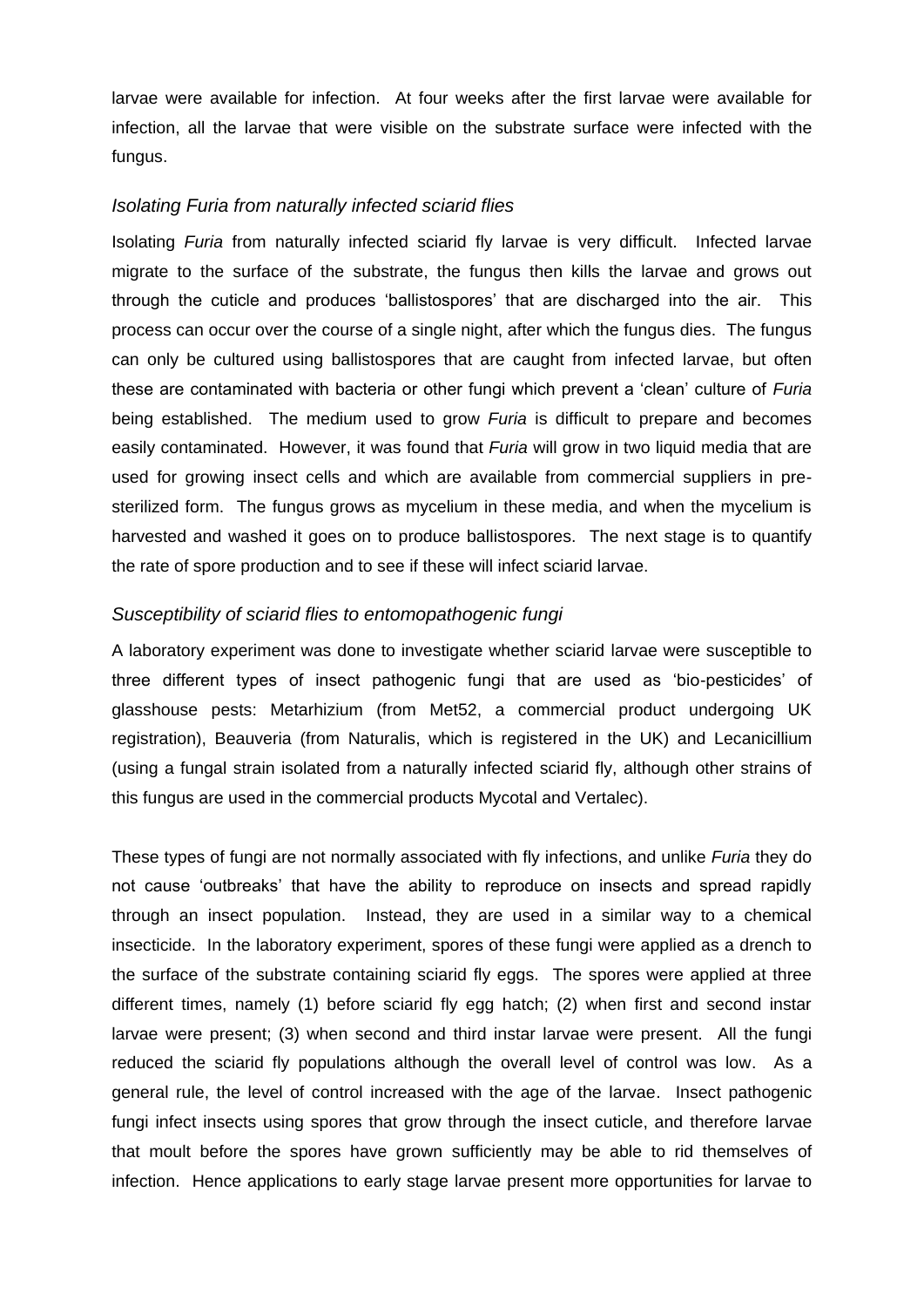escape infection. From previous studies it was found that spores applied to substrates tend to be concentrated in a band in the top few cm of the substrate. It may be that the later stage larvae are migrating more often to the top of the substrate surface and hence exposing themselves to more fungal inoculum.

## *Attractiveness of growing media to sciarid and shore flies*

An experiment was done on a commercial nursery to measure the attractiveness to shore flies of five different kinds of substrate: (1) A standard peat-based substrate suitable for growing bedding plants or pot herbs; (2) a mixture of 40% composted green waste and 60% peat (3) a mixture of 10% composted green waste and 90% peat; (4) a mixture of 40% wood fibre, 60% peat and (5) a mixture of 10% wood fibre and 90% peat.

Significantly more shore fly adults emerged from the substrate with 10% composted green waste than from the other substrates tested. The results indicate that either shore fly females were more attracted to the 10% composted green waste than the other substrates for egg laying, and/or this substrate was more suitable for shore fly larval development.



Mean number of shore fly adults emerging per pot. GW = composted green waste,  $WF =$ wood fibre. \* Significantly more in composted green waste than other substrates, *P*<0.05.

The substrates containing composted green waste had consistently higher moisture readings than the other substrates, with the 40% composted green waste substrate having a higher moisture volume than the 10% composted green waste substrate on some assessment dates which may have been more conducive to sciarid fly development?. The two wood fibre substrates and the standard peat based substrate had similar readings throughout.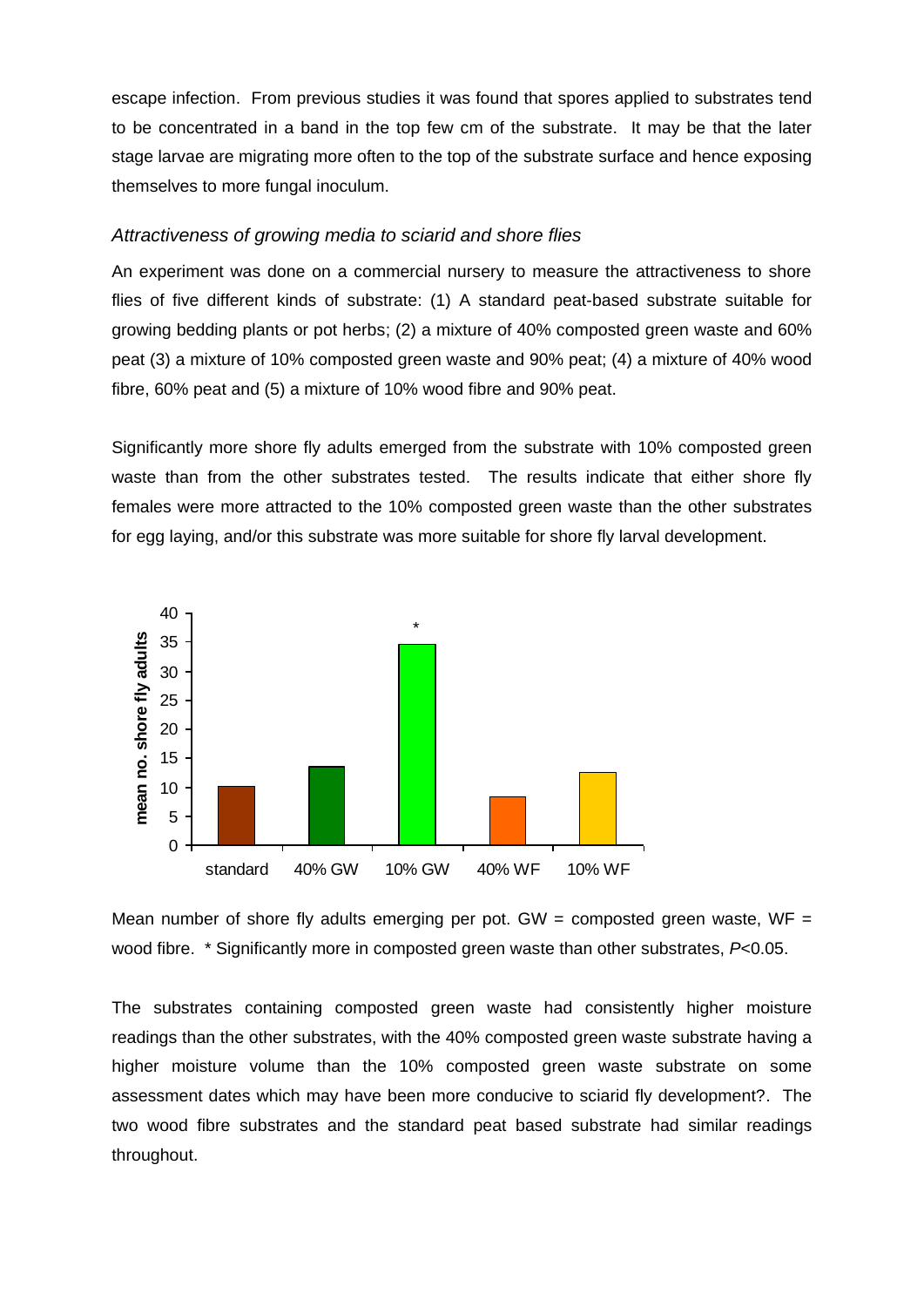Olfactometer studies indicated that sciarid fly adults are attracted to the smell of 40% composted green waste. This result is consistent with those of glasshouse experiments in Year 1 and with grower observations that substrates based on composted green waste lead to greater problems with sciarid flies. Olfactometer studies with shore flies were less conclusive, possibly because of the absence of algae from the fresh substrates tested; this will be further investigated in future work.

### *Effect of temperature on the development rate of sciarid flies*

Research was done to measure the rate of development of sciarid fly, *Bradysia difformis*, from egg to adulthood in peat-based substrate at different temperatures from 10°C to 30°C. The effect of temperature on the rate of development of *B. difformis* has not been measured before, although some information is available for other *Bradysia* species. Total development time was inversely proportional to temperature, with the shortest development time being at temperatures above 30°C. At the lowest temperature studied, 10°C, eggs hatched slowly and did not develop to complete the larval stage. There was no emergence of adults at 10°C even after 70 days of incubation. At all the temperatures used, larvae were seen moving close to the substrate surface prior to pupation. At lower temperatures (less than 20°C) larvae were observed on the substrate surface for greater periods than at the higher temperatures. This may indicate a mismatch between the optimum temperature for sciarid development and the best conditions for the transmission of *Furia* infections: the fungus is likely to be transmitted more effectively at lower temperatures because transmission occurs on the substrate surface. Thus, the longer a larva remains at the surface, the more likely it is to contact *Furia*.

#### *Effect of substrate type on the development rate of sciarid flies*

An experiment is being run to measure the effect of different types of substrate (standard bedding peat, composted green waste and wood fibre, obtained from Bulrush Horticulture) on the development of sciarid fly populations. This is ongoing at the time of writing. The substrates are maintained at the same total wet weight via manipulation of the irrigation regime and infested with batches of sciarid fly eggs. The production of adult flies that emerge from these eggs is being recorded over time.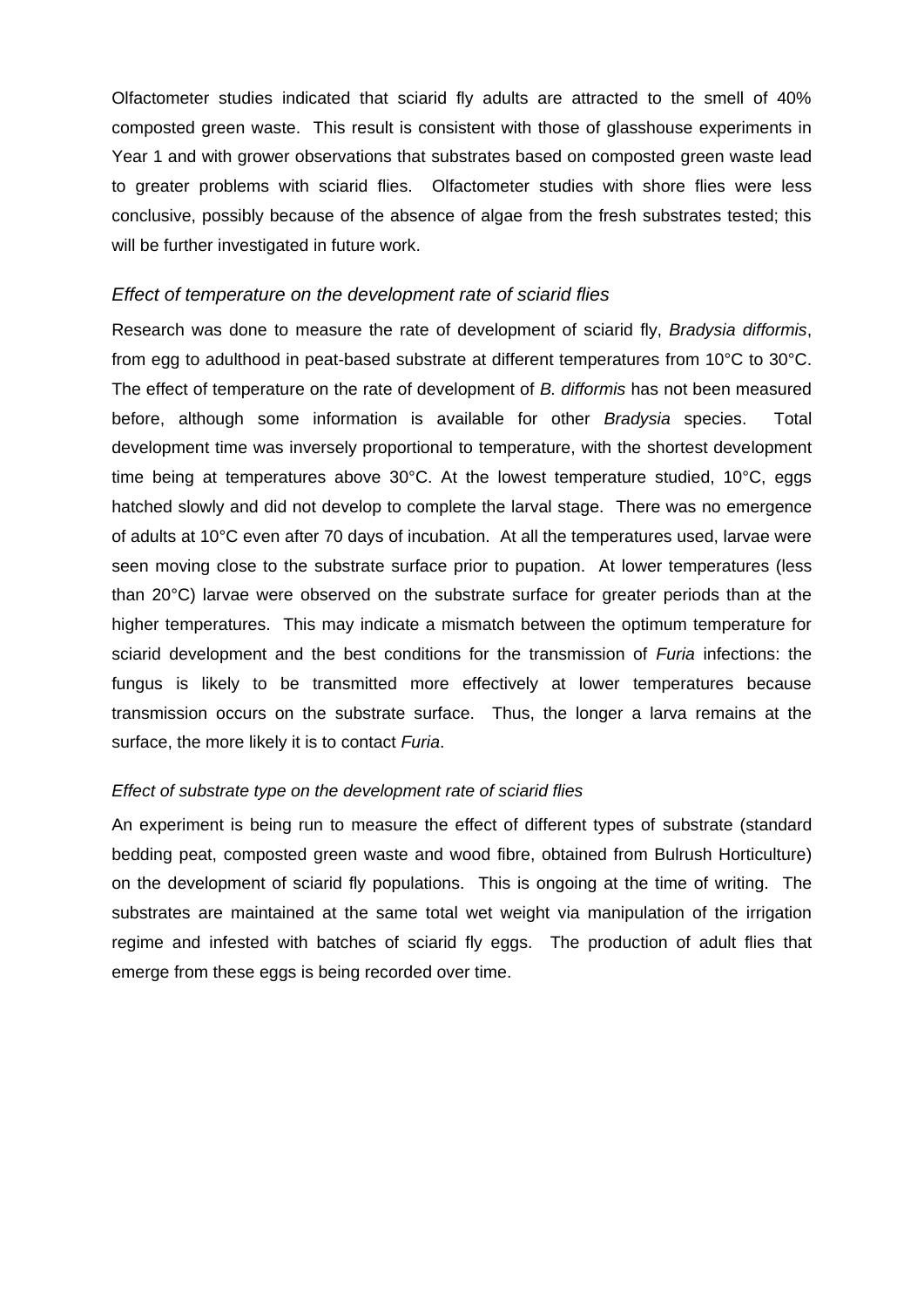# **Financial benefits**

- Natural fungal infections of sciarid fly larvae and shore fly adults occur 'free of charge' to growers.
- An additional, effective and reliable biological control solution to sciarid and shore fly problems will give financial benefits to growers and propagators of a wide range of protected crops, including protected ornamentals, herbs, leafy salads, hardy nursery stock and cucumbers, tomatoes and peppers in propagation.
- The annual values of UK protected herbs and protected pot and bedding plants is estimated at £25 million and £193 million respectively (Defra Basic Horticultural Statistics, 2002/3).
- Crop losses or marketing problems due to sciarid or shore fly damage or contamination respectively probably cause at least 5% losses in herb and pot / bedding plant crop values annually. This represents a combined loss of £11 million per annum, although losses may increase with wider use of potting media based on composted green waste.
- At present there are no pesticides approved for the control of fly pests on herbs, or for shore fly control on any protected crop. Therefore growers will benefit by reducing the proportion of the crop that is unmarketable as a result of better biological pest control.

## **Action points for growers**

 Look out for natural *Furia* infections of sciarid fly larvae when monitoring for pests, particularly from autumn to spring. Infected sciarid fly larvae are opaque white, visible on the substrate surface and are relatively easy to spot.



Sciarid fly larva infected with *Furia sciariae* © ADAS*.* The shiny black head capsule is still visible at one end and the body is opaque white and covered with tiny spores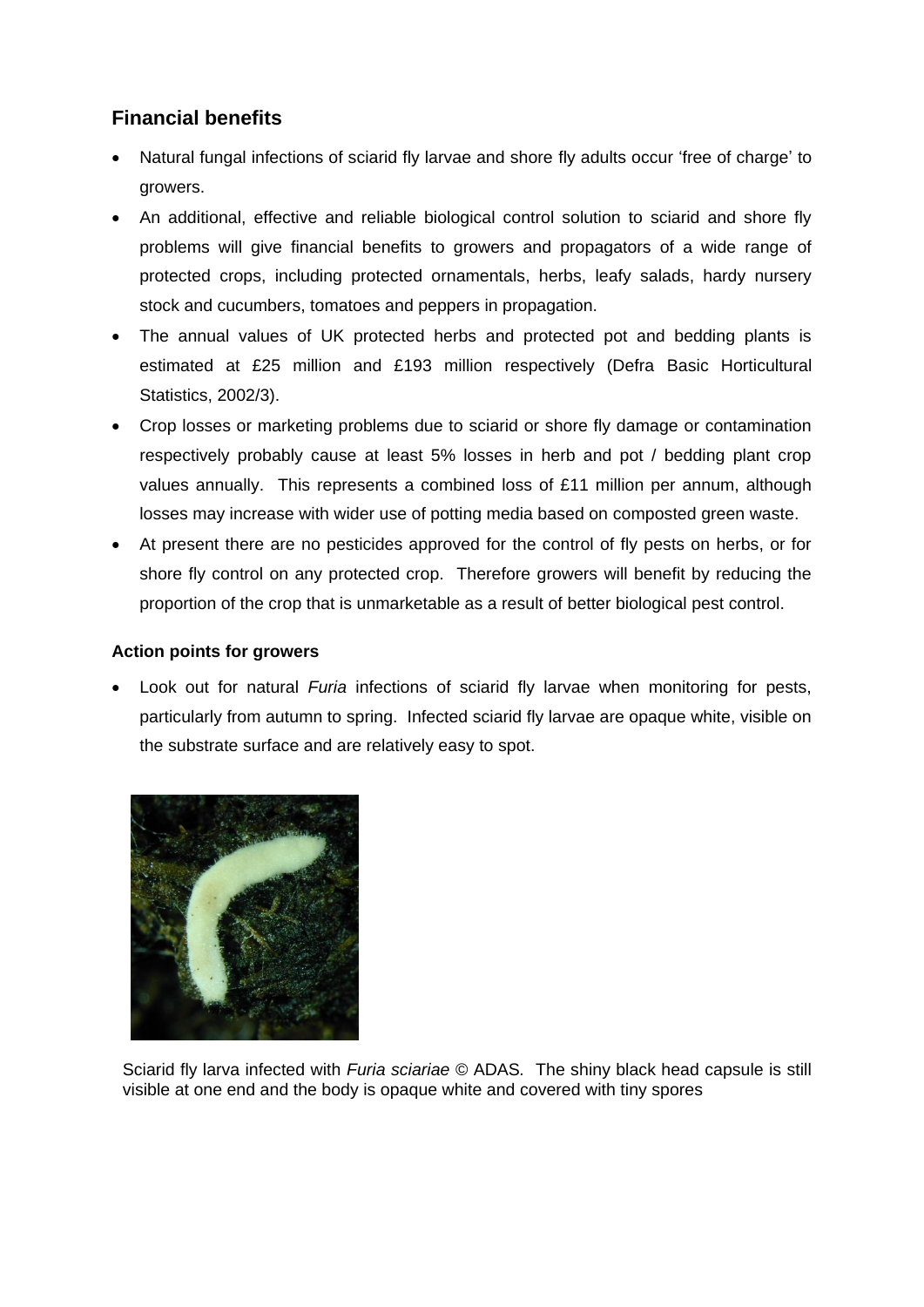- Leave infected dead sciarid fly larvae on the surface of the substrate so that the fungal infection can spread.
- As the infection probably spreads better at lower temperatures (20°C), adjust the environmental growing conditions, if possible, to both favour development of the insect pathogenic fungi and delay development of any sciarid fly.
- If you need help recognising healthy or infected infected flies, contact Jude Bennison, ADAS Boxworth (tel. 01954 268225, email [jude.bennison@adas.co.uk\)](mailto:jude.bennison@adas.co.uk) who can send you more photographs and discuss them with you.
- If you have seen infected flies and we have not already contacted you about the project, please contact any of us below:

Jude Bennison, ADAS, tel. 01954 268225, email [jude.bennison@adas.co.uk](mailto:jude.bennison@adas.co.uk) John Buxton, ADAS, tel. 01886 822106, email [john.buxton@adas.co.uk](mailto:john.buxton@adas.co.uk) Gill Prince, Warwick HRI, tel. 024 7657 5040, email [Gillian.Prince@warwick.ac.uk](mailto:Gillian.Prince@warwick.ac.uk)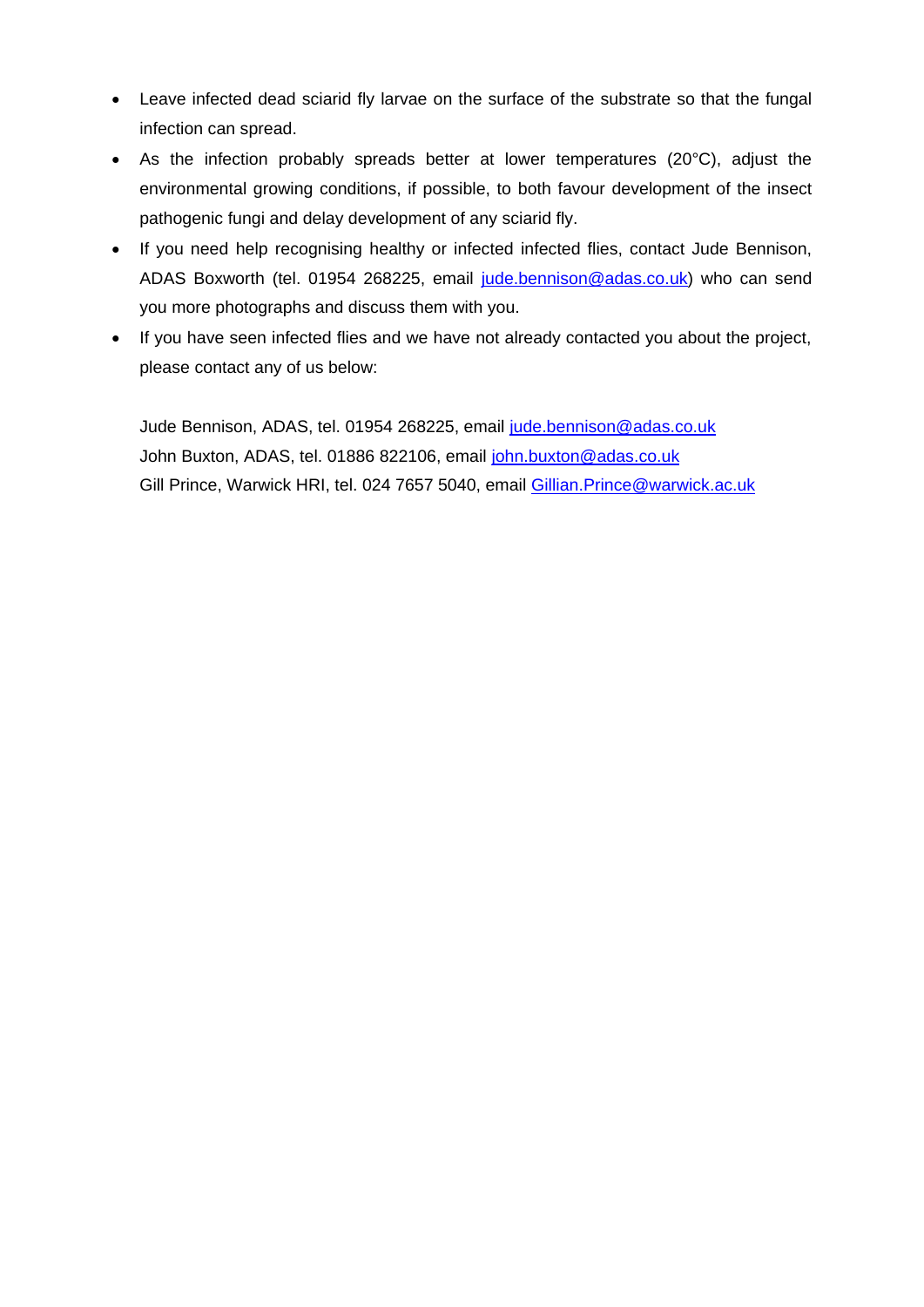# **SCIENCE SECTION**

## **Introduction**

The aims of this project are: (1) to develop novel microbial control strategies for dipteran insect pests of containerised herb and ornamental crops; and (2) to investigate their interaction with growing media (substrates) containing composted green material. Pest problems associated with these materials are a barrier to replacing peat in growing media. The work focuses on the management of sciarid and shore flies, the larvae of which live in or on growing media, and are serious pests and contaminants in a wide range of protected crops including herbs.

The production of containerised herb and ornamental crops is a complex, highly integrated operation. Growers of these crops operate under tight financial margins, and are under significant pressure to make production more environmentally sustainable including replacing peat based growing media with composted green wastes and other non-peat materials. Approximately 4 million  $m^3$  of growing media is used each year in the UK (Waller & Temple-Heald, 2003; Wallace *et al*., 2005). Most of this is based on peat. Green waste compost production is done by small enterprises which collectively produce about 300,000  $m<sup>3</sup>$  of the appropriate grade material per annum.

Sciarid and shore flies are widespread and important pests and contaminants of containerised herb and ornamental crops. There is a requirement for new forms of control that are compatible with Integrated Pest Management (IPM) and enable growers to reduce their reliance on chemical pesticides. Progressive growers prefer to use IPM based on a combination of cultural control, biological control and IPM-compatible insecticides (the latter on ornamentals only; there are no pesticides approved for the control of fly pests on herbs). However, the current group of IPM tools do not give sufficiently reliable control of sciarid flies or shore flies. Additional measures are needed therefore.

Growers are under considerable pressure from the major retailers to reduce the amounts of chemical pesticides applied and to reduce the use of peat-based substrates in favour of alternatives. However, practical experience shows that alternative materials are associated with greater populations of sciarid and shore flies.

In recent years, there has been increasing awareness of natural infections of insect pathogenic fungi in sciarid and shore flies. These infections can result in high levels of 'free' natural pest control. If the naturally occurring fungal infections on sciarid and shore flies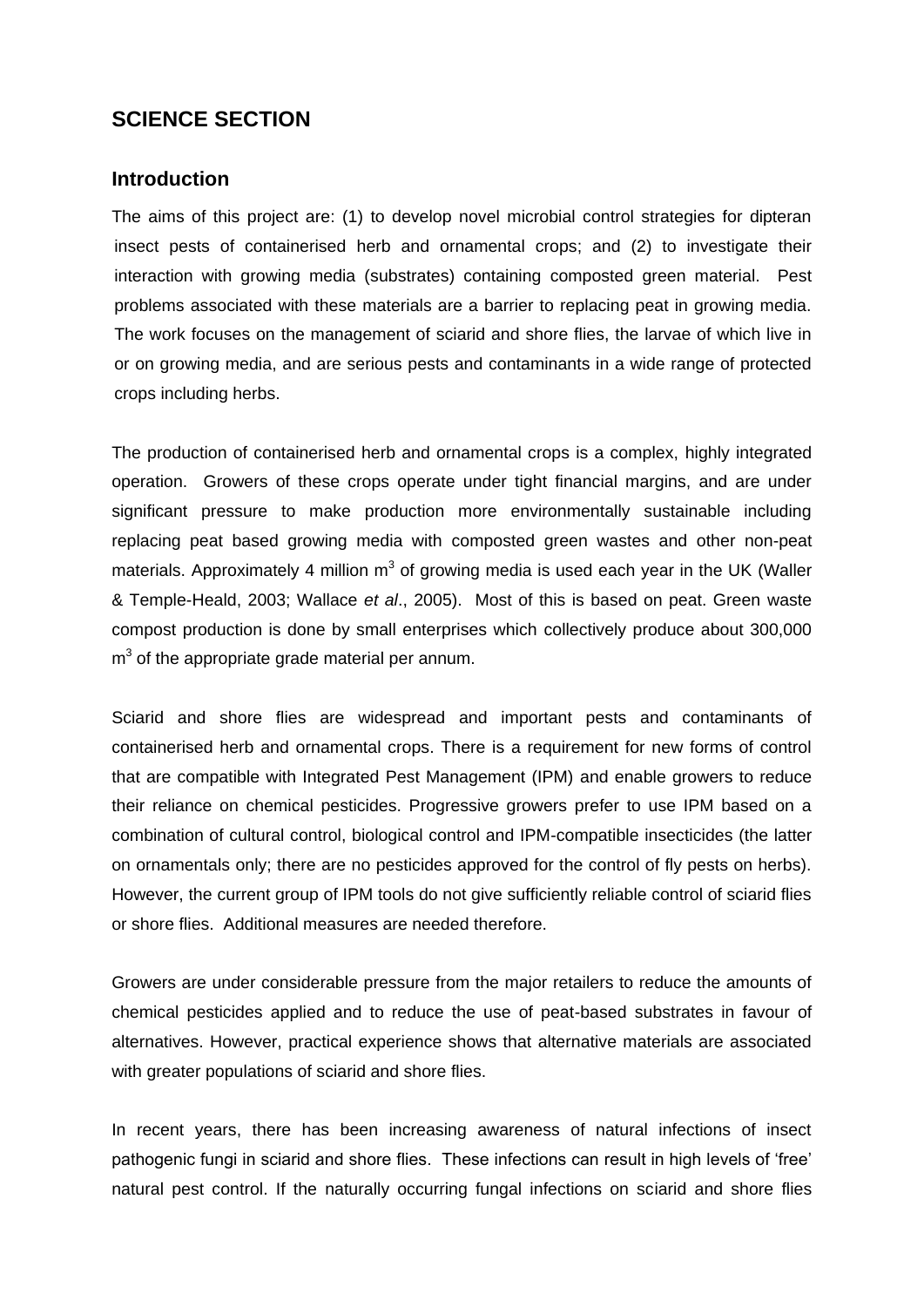could be enhanced through conservation or augmentation, they could help reduce fly populations as part of an integrated approach to crop management.

The infections in sciarid flies and shore flies are caused by different species of fungi. The infection in sciarid fungi is caused by an entomophthoralean fungus, identified on the basis of morphological characteristics as *Furia* (= *Erynia*) *sciarae* (Zygomycota: Zygomycetes: Entomophthorales).

## *Objectives*

The project has 5 Objectives:

- O1 Conservation biological control: Determine the extent to which natural fungal outbreaks occur in sciarid (*Bradysia difformis*) and shore flies (*Scatella tenuicosta*) on nurseries and quantify key parameters associated with epizootics.
- O2 Quantify fungal-insect population dynamics for conservation and inoculation biocontrol.
- O3 Inundation biological control: Quantify susceptibility of sciarid and shore flies to selected isolates of entomopathogenic fungi.
- O4 Integrated Crop Management: Interactions of sciarid and shore flies with peat-based vs peat alternative growing media and other components of ICM.
- O5 Choose biological control strategies with best potential.
- O6 Knowledge exchange and technology transfer with industry.

# **Progress**

# *Objective 1: Conservation biological control: determine the extent to which natural fungal outbreaks occur in sciarid and shore flies on nurseries*

## *01/2 Nursery experiments (ADAS and host growers)*

The aim of these experiments was to gain information on key parameters of fungal outbreaks including time of infection onset in plant production batches, cumulative rate of increase of dead flies during an outbreak and any evidence of correlation between the onset of infection and environmental variables including time of year, temperatures, substrate type and moisture. As surveys in year 1 had found that infection of shore flies only occurred at one nursery and very few infected shore flies had been observed by the grower or by the Fargro consultant, the work focused on infections of sciarid fly larvae with *Furia sciarae*, which occur more commonly.

Two experiments were set up, one on cyclamen and one on mint, on nurseries with a history of sciarid fly infection with *Furia* and where infected larvae had recently been observed by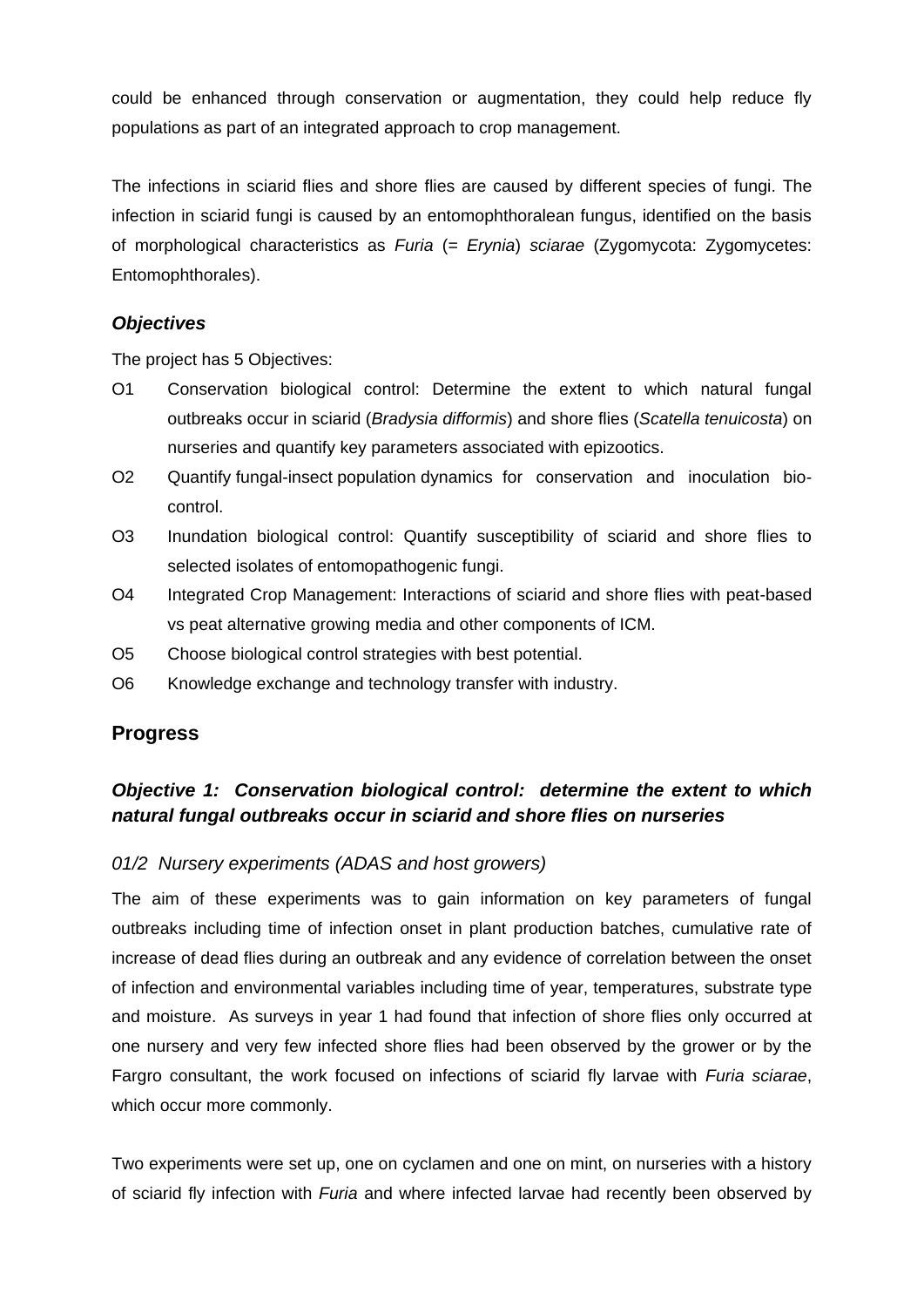the host growers. In order to gain most information, natural sciarid fly infestation was encouraged by using substrate containing composted green waste as one of the treatments, as work in Year 1 had indicated that these substrates led to greater sciarid fly populations than peat-based substrates.

### *Experiment A, Materials and Methods*

This experiment was done at Bordon Hill Nursery, Stratford on Avon, on a crop of cyclamen. The experiment was set up on 4 August 2009. There were 2 treatments: (1) Standard peatbased substrate; and (2) 25% composted green waste, 75% standard peat based substrate. Both substrates were supplied by Bulrush. The experimental plots were set up as follows: 100 replicate 10 cm pots were filled with each substrate and planted with cyclamen plants. The pots were watered using overhead irrigation as in the commercial crop. The experiment was set up as a randomised block design, with five blocks, each containing 20 replicate pots of each treatment. The experiment was set up amongst the commercial cyclamen crop. At monthly intervals from 28 August to 26 November, 20 pots per treatment (four randomly selected pots from each of the five blocks) were selected and numbers of infected sciarid larvae visible on the surface of the substrate were recorded. On the same 20 pots per treatment, % substrate moisture was recorded using a portable meter (Digital instruments Ltd., model PMS-714). Using the same 20 pots, each pot was placed inside a larger empty pot with a small yellow sticky trap attached to the inside rim and each larger 'emergence' pot was covered with muslin secured with a rubber band. Emerged adult sciarid flies in each pot were counted on the sticky traps after four weeks. The data was analysed using a t-test.

### *Experiment A, Results and Discussion*

The results are shown in Table 1. Infected sciarid fly larvae were only seen on one assessment date on 1 October, when four infected larvae were recorded in the 20 pots of the composed green waste substrate and one infected larva was recorded in the pots of peat-based substrate (Table 1). As numbers were so low there were no differences between the two substrate treatments. Substrate moisture readings indicated that the green waste substrate had a significantly higher % moisture than the peat-based substrate during August and September (P<0.05, Table 1), but the two substrates had similar % moistures during October and November once the plant canopy had closed over. However, the moisture meter was thought to under-estimate substrate moisture as readings were very low in both substrates (ranging from 13-22%). On the first assessment date on 1 October, high numbers of adult flies per sticky trap were recorded, with significantly more (76.0 per pot) in pots with the composted green waste substrate then in pots with the standard peat-based substrate (49.1 per pot), P<0.05, see Table 1. This result was consistent with those in experiments in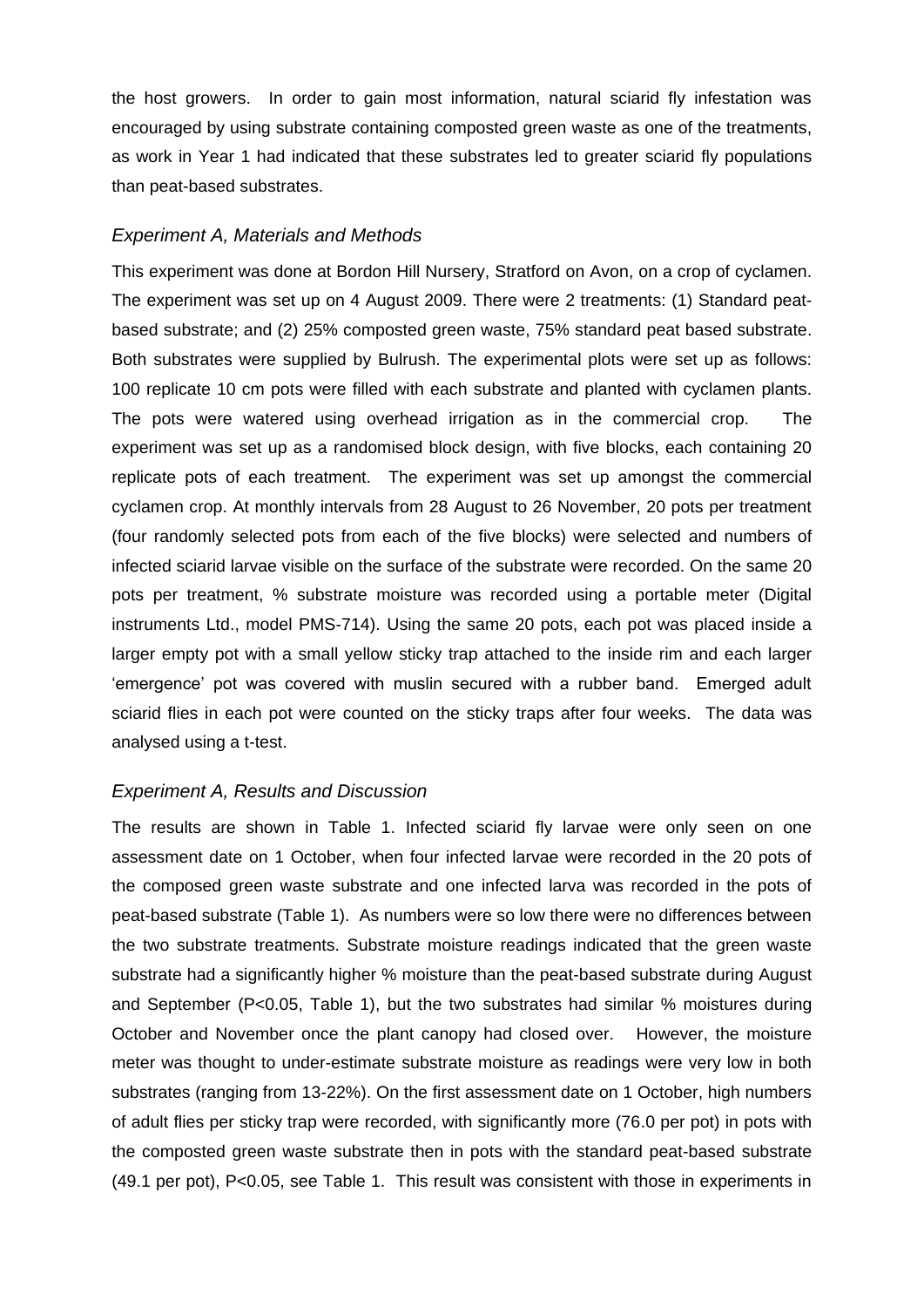Year 1 of the project, and with grower observations that inclusions of composted green waste in substrates leads to greater sciarid fly problems compared with standard peat-based substrates. However, on subsequent assessment dates, numbers of adult flies per trap were much lower, with no significant differences between the two substrates.

**Table 1.** Mean numbers of pots with *Furia*-infected sciarid fly larvae, mean numbers of adult sciarid flies emerging per pot and mean % substrate moisture in pots of cyclamen with composted green waste or standard peat-based substrates. \* significantly different than the other treatment, P<0.05.

| Date   | Mean no. pots with Furia Mean no. adult sciarid |       |                       |       | %<br>Mean | substrate |
|--------|-------------------------------------------------|-------|-----------------------|-------|-----------|-----------|
|        | infection                                       |       | flies emerged per pot |       | moisture  |           |
|        | Green                                           | Peat- | Green                 | Peat- | Green     | Peat-     |
|        | waste                                           | based | waste                 | based | waste     | based     |
| 28 Aug | 0                                               | 0     | N/A                   | N/A   | $22.2*$   | 16.2      |
| 1 Oct  | 4                                               | 1     | 76.0*                 | 49.1  | $21.5*$   | 14.0      |
| 30 Oct | 0                                               | 0     | 3.7                   | 1.5   | 20.8      | 18.6      |
| 26 Nov | 0                                               | 0     | 4.2                   | 2.8   | 12.8      | 13.8      |
|        |                                                 |       |                       |       |           |           |

### *Experiment B, Materials and Methods*

An experiment on a crop of garden mint was set up on the nursery of a mint propagator in Lincolnshire on 16 December 2009. There were 2 treatments: (1) 100% peat based substrate as used by the grower; and (2) 40% composted green waste, 60% peat substrate. Both substrates were supplied by Bulrush. For each of the two substrate treatments, 120 replicate 7 cm pots were filled with substrate and planted with mint plugs. The pots were watered using overhead irrigation as in the commercial crop. The experiment was done according to a randomised block design, with five blocks, each containing 24 replicate pots of each treatment. The experiment was set up in the middle of a bench amongst the mint crop to avoid edge effects. The grower aimed to keep the substrate wet throughout the growing period (six weeks from potting to selling on to a herb nursery for final production). Glasshouse temperatures were 15.5 $^{\circ}$   $\Box$  C day, 13.5 $^{\circ}$   $\Box$  C night, with supplementary lighting between 3 and 7 a.m. No pesticides or fungicides were applied to the crop. The following assessments were done three, four, five and six weeks after experiment set-up, during the 6 week production period of the crop: (1) 25 pots per treatment (five pots from each of the five blocks) were collected and numbers of infected sciarid larvae visible on the surface of the substrate were recorded. (2) On the same 25 pots per treatment, % volume of substrate moisture was recorded using a portable meter (Delta-T, model SM200). (3) An additional five pots per treatment (one from each of the five blocks) were collected to compare % substrate moisture volumes when measured with the SM200 meter and % substrate moisture weights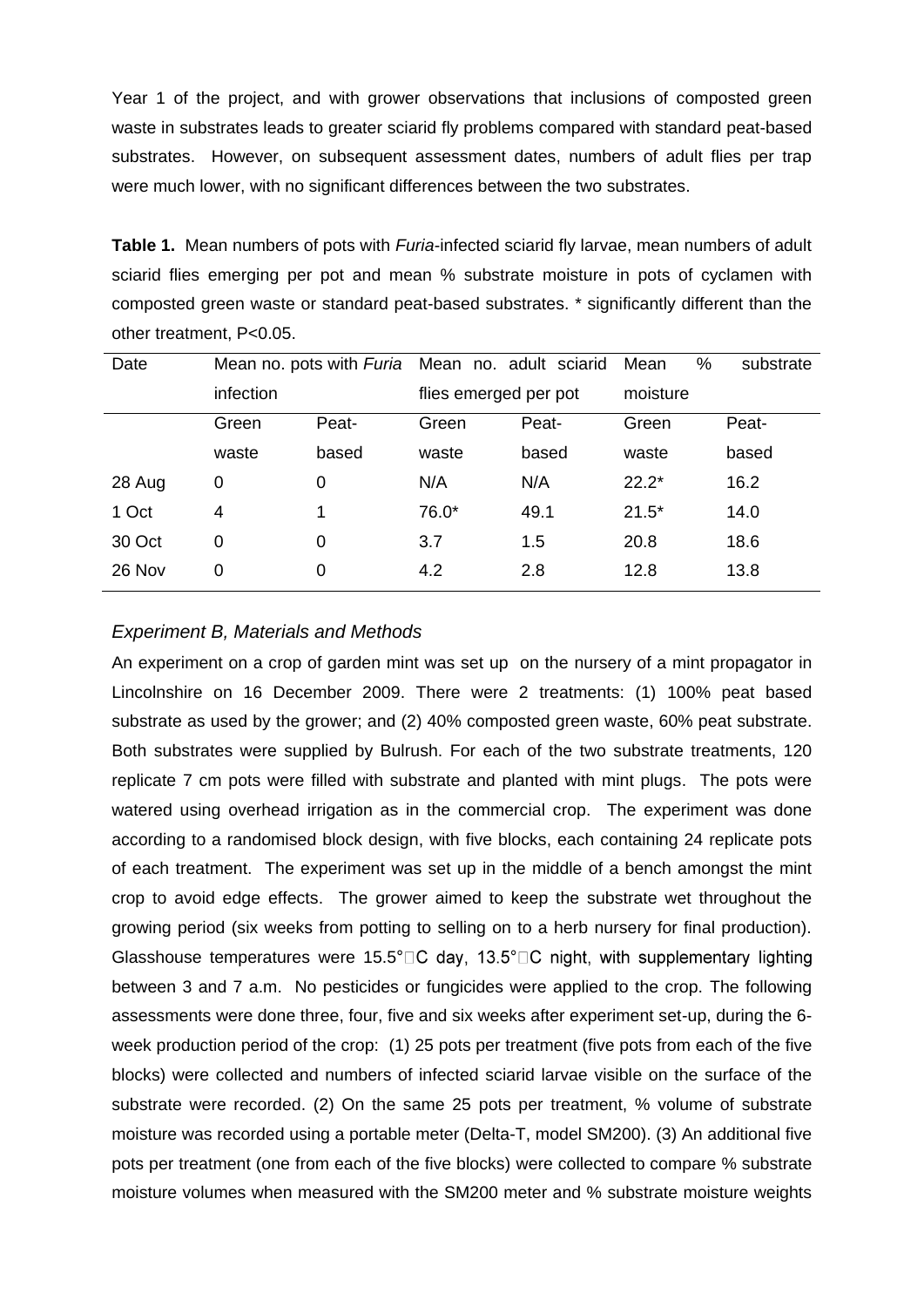when measured using wet and dry weights. (4) Using the same 25 pots used for 1 and 2 above, after assessment of infected sciarid larvae and substrate moisture, each pot was placed inside a 3-litre empty pot with a piece of wet capillary matting in the bottom. A 6x10 cm piece of yellow sticky trap was attached to the inside rim of each 'emergence' pot using a paper clip. The emergence pots were covered with horticultural fleece secured with a rubber band. The pots were placed onto wet capillary matting in a research glasshouse at ADAS Boxworth. The capillary matting was kept wet with automatic drip irrigation lines and the glasshouse temperatures and lighting were the same as used on the host nursery. Each pot was assessed at weekly intervals for six weeks and any infected sciarid fly larvae on the surface of the substrate recorded. Emerged adult sciarid flies in each pot were counted on the sticky traps after six weeks.

#### *Experiment B, Results and Discussion*

The results are shown in Table 2. After the experiment had been set up, no sciarid fly larvae infected with *Furia* were seen on any of the assessment dates. The incidence of *Furia*  infection had followed a similar pattern in the winter of 2008/09, i.e. visible in November and December, then no occurrence from January onwards. It is possible that in both years, *Furia*  reduced the sciarid fly population to such low numbers that the infection died out. This is supported by the numbers of sciarid fly adults emerging from the experimental pots with both substrate treatments in February and March 2011 being very low (Table 2). Some information on the timing of the onset of *Furia* infection in sequential batches of mint was gained from a brief assessment of infected larvae in the grower's crop in mid-December before the experiment was set up. Pots one, two, three, four and six weeks after potting were assessed to determine the number of weeks after potting that infected larvae were first visible on the substrate surface. Results were as follows:

First week after potting: No sciarid larvae visible.

Second and third weeks after potting: Occasional live larvae visible.

Fourth weeks after potting: Both live and infected larvae visible.

Sixth week after potting: All visible larvae infected.

The first live larvae were seen two weeks after potting, which reflects the life cycle of *Bradysia difformis* at the temperatures in the glasshouse, i.e. at temperatures of 14-16°  $\Box$ C, eggs laid soon after potting would take a week to hatch into larvae (see Table 5). These observations indicated that the onset of visible *Furia* infection was two weeks after the first larvae were available for infection.

Another observation made on *Furia*-infected larvae in the mint pots brought back to the laboratory before the experiment was set up, was that healthy larvae consumed infected ones on the surface of the substrate. It is possible that healthy larvae become infected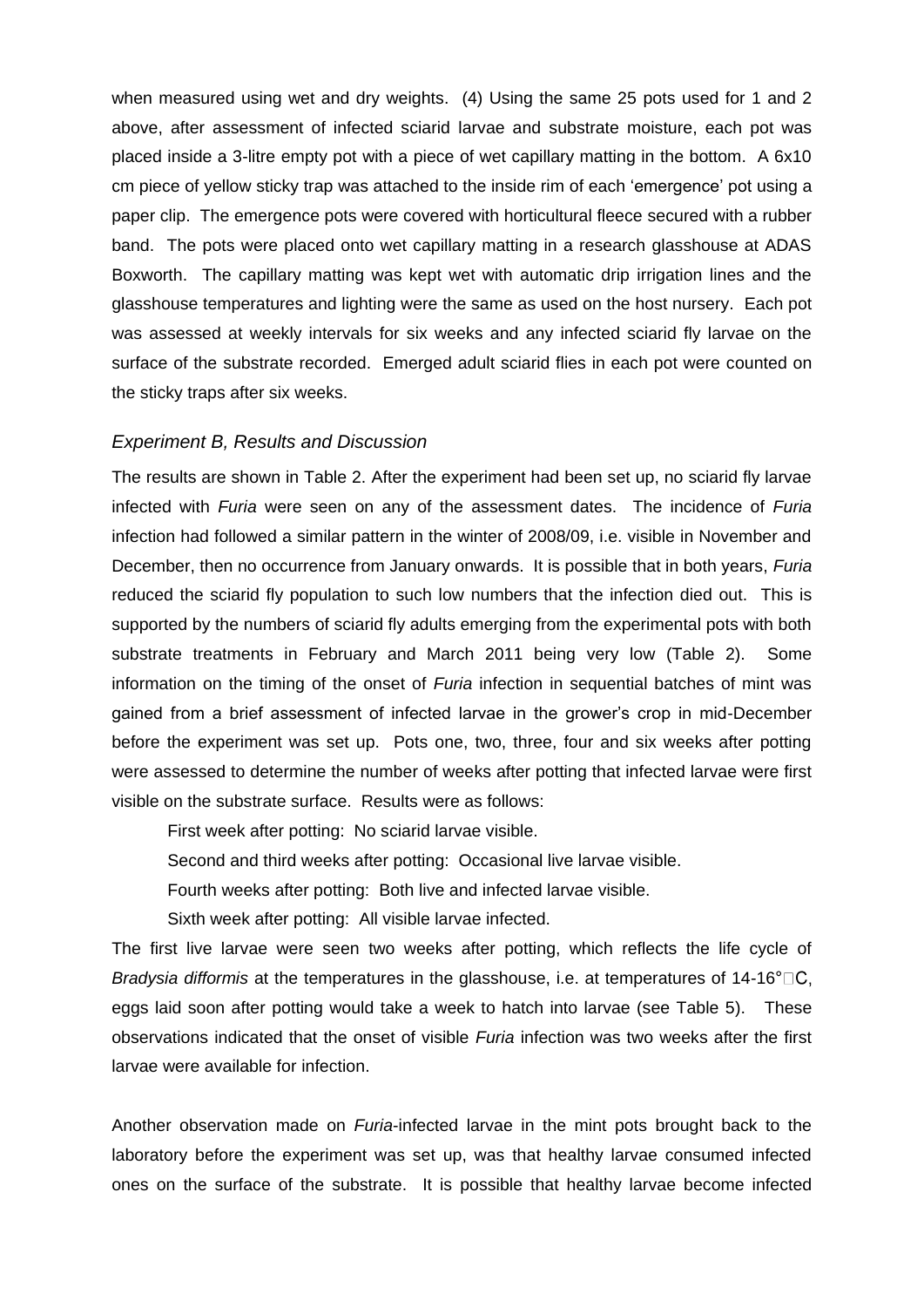during this cannibalistic behaviour, due to coming into close contact with the infective spores on the dead larva.

Substrate moistures measured by wet and dry weights were very similar on each of the four dates for each substrate type (Table 2). When analysed using a t-test, substrate % moistures were significantly higher in the pure peat substrate than in the 40% composted green waste on each date (P<0.05). Mean % substrate water volumes (measured with the SM200 meter) for each substrate were much lower than the % substrate moistures by weight, on the same pots of substrate and were similar for both peat and composted green waste substrates.

**Table 2.** Mean numbers of adult sciarid flies emerging per pot, mean % substrate moisture and mean % water volume in pots of mint with composted green waste substrate or with standard peat-based substrate. \* significantly higher in peat substrate than in composted green waste substrate, P<0.05.

|       |      | Mean                                                                        | substrate |                                      | Mean % substrate water |
|-------|------|-----------------------------------------------------------------------------|-----------|--------------------------------------|------------------------|
|       |      |                                                                             | wet &     | volume                               | <b>SM200</b><br>(using |
|       |      |                                                                             |           | meter)                               |                        |
| Green | Peat | Green                                                                       | Peat      | Green                                | Peat                   |
| waste |      | waste                                                                       |           | waste                                |                        |
| 2.20  | 4.45 | 73.32                                                                       | $84.51*$  | $\overline{\phantom{a}}$             | -                      |
| 2.85  | 1.45 | 70.36                                                                       | 82.39*    | 44.15                                | 44.36                  |
| 1.15  | 3.60 | 70.56                                                                       | 81.82*    | 39.56                                | 37.60                  |
| 4.55  | 4.65 | 68.74                                                                       | 81.89*    | 32.08                                | 37.66                  |
|       |      | Mean no. adult sciarid<br>flies emerged per pot 6<br>weeks after collection |           | %<br>moisture (using<br>dry weights) |                        |

### *O1/3 Isolation of fungi from naturally infected sciarid flies (WHRI)*

Because of the nature of this type of work, it is being presented as a combined section that includes Materials and Methods, Results and Discussion

*Isolation of the fungus Torrubiella from shore flies*. When the project started, it was thought that the natural infections of shore fly (*Scatella tenuicosta*) were caused by an entomopathogenic fungus from the genus *Hirsutella*. This identification was based on the morphology of the fungus. However, analysis of ribosomal RNA gene sequence data in Year 1 showed that, although the fungus was morphologically similar to *Hirsutella*, it actually was a member of the genus *Torrubiella*. *Torrubiella* is a sexually reproducing ascomycete fungus. In fact, our shore fly fungus does have some morphological similarities to *Torrubiella*, but we thought that it was unlikely to be *Torrubiella* because sexually reproducing ascomycete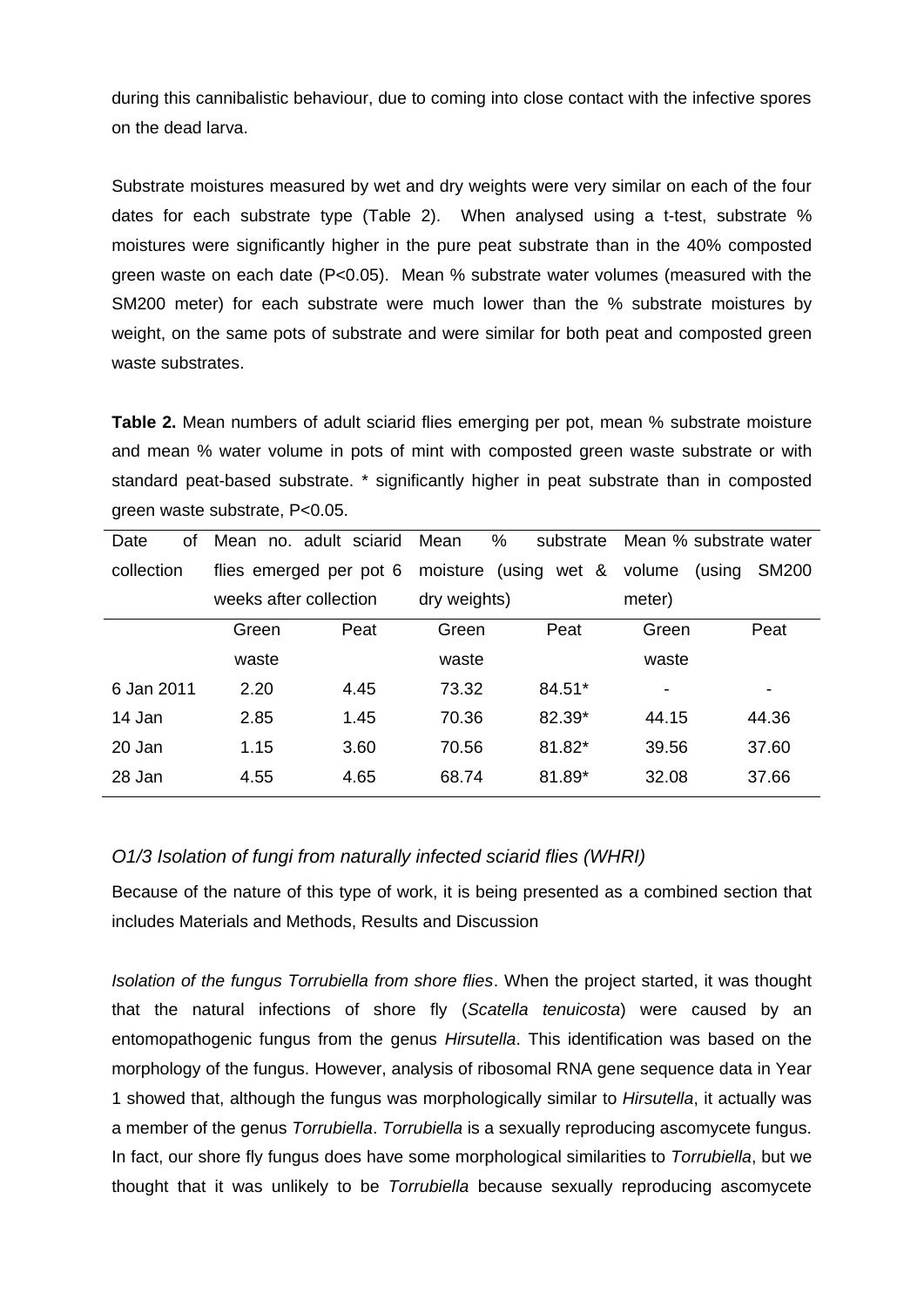insect pathogenic fungi have not been recorded before in the UK. The genus *Torrubiella* includes species of the insect pathogenic fungus *Lecaniciullium*, such as *L. muscarium* and *L. longisporum* which are used as commercial biopesticides against greenhouse pests. *Lecanicillium* species are morphologically very different to *Torrubiella* species, and before the advent of molecular phylogenies they were thought to be members of a completely separate genus, which explains why they are described as '*Lecanicillium*' rather than '*Torrubiella*'. As the phylogenetic relationships of insect pathogenic fungi becomes more complete, with new molecular biology sequence data, then it is likely that '*Lecanicillium*' will be replaced with '*Torrubiella*'.

So far in the project, three shore flies infected with *Torrubiella* have been received from a single nursery on the south coast. The fungus has been isolated from these insects and placed into culture. Of an assessment of 300 thyme plants on the same nursery only 3 infected insects were found. Shore flies are not currently a particular problem at this nursery. *Torrubiella* has not been observed infecting shore flies in any other nursery, and hence it is almost certainly a rare and unusual infection. As a result, the project consortium (i.e. the nine industry partners) concluded at the consortium meeting held on 11 February 2010, that *Torrubiella* is not contributing to natural biological control of shore flies and this should be taken into consideration when planning the remaining work in the project. They recommended that it may be worth stopping research on *Torrubiella* infections of shore flies in order to concentrate more on natural fungal infections of sciarid flies.

*Furia sciarae*. This is the fungus that causes natural outbreaks in populations of sciarid flies (*Bradysia difformis*). It is a member of the Entomophthorales, a specialized group of insect pathogenic fungi. In Year 1, we developed a method for isolating the fungus from naturally infected sciarid flies. The fungus produces specially adapted spores, termed 'ballistospores' that are actively discharged from diseased sciarid larvae that move onto the substrate surface to die. The fungus cannot be cultured easily from the fungal mycelium growing within infected larvae, because it starts to die as soon as the ballistospores are produced. Entomophthoralean fungi that infect large insects, such as aphids or caterpillars, can be isolated by surface sterilizing the insect cadaver in alcohol or sodium hypochlorite solution and then breaking it open and placing it on a mycological medium. However, we have found that this is not possible with sciarid larvae, because the cadavers are not large enough to withstand surface sterilization intact (they break easily when placed in a sterilizing solution and this kills the fungus). Instead, we have been isolating the fungus by 'showering' ballistospores from individual infected cadavers onto a specialized 'YSMA' growth medium comprised of yeast, sucrose, milk and egg yolks (albumin). A small proportion of the captured spores will grow myceliogenically, but most form 'secondary' spores that are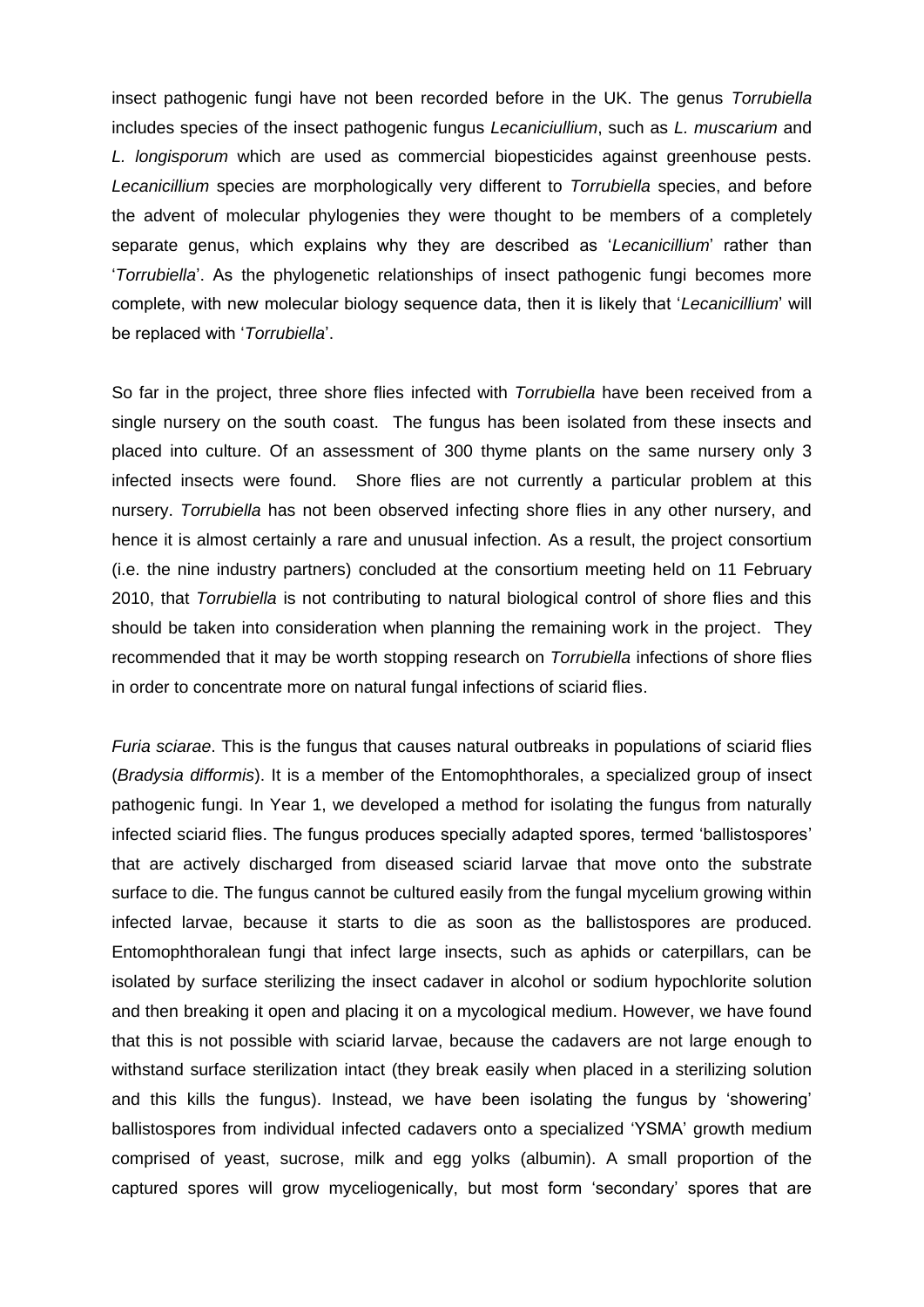actively discharged into the air. Because the infected sciarid larvae are obtained from substrate, the spores are often contaminated with bacteria or spores of saprotrophic fungi such as *Penicillium*, *Aspergillus* and *Mucor*. We have not been able to control these contaminants by adding antibiotics to the growth medium. Hence isolation of the fungus remains a hit and miss affair, we estimate that less than 3% of isolation attempts are successful. As described in the previous report, *Furia* outbreaks occur sporadically on nurseries, which means that isolation attempts cannot be planned in advance. Our grower partners inform us when an outbreak is occurring which allows us to start isolation attempts. We have found that it is better to travel to the grower to perform isolations on the nursery rather than have samples of infected larvae sent to us. We have observed that infected larvae produce ballistospores for a very short time period (c. 24 hours) and then the fungus decays rapidly. Hence one of the challenges in isolating *Furia* from naturally infected sciarid larvae is to obtain cadavers at the best time for collection of ballistospores.

One of the objectives of the research is to be able to grow *Furia* to a morphological stage where it produces ballistospores in culture. These could then be showered onto sciarid flies to investigate their effects on fly survival in laboratory experiments. The basic premise for obtaining these spores is to first grow mycelium of the fungus on a specialized, nutrient rich culture medium, then 'starve' the fungus by reducing its supply of carbon and nitrogen in order to induce sporulation. To do this, the fungus must be grown in a liquid medium (i.e. not on agar) and then the growing mycelium harvested, washed and placed on a low carbonnitrogen substrate. The YSMA medium used to isolate the ballistospores from naturally infected sciarid larvae could be used as a liquid to grow *Furia* mycelium, however it is difficult to make, prone to contamination, and it is opaque (and hence it is not possible to observe the growth of mycelium within it). We have now identified alternative liquid media that are suitable for *Furia*: Grace's insect medium, and Hink's medium. These media are used to culture insect cells and consist of amino acids, 9 vitamins / growth factors, plus sugars and various salts. The media are available from commercial suppliers pre-sterilized and at a reasonable price. They have been used previously to culture the entomophthoralean fungi *Neozygites tanajoae*, *Neozygites floridana* and *Entomophthora planchoniana* (Delalibera et al., 2003; Freimoser et al. 2001). In experiments using an isolate of *Furia* isolated from Bordon Hill nursery, Warwickshire, we found that the fungus will grow myceliogenically on Grace's and Hink's media in medical flats (i.e. in 'still' culture). When mycelium was harvested, washed, and placed onto damp filter paper, it produced ballistospores. Based on this result, we have designed a set of more detailed experiments to compare different isolates of *Furia*. These have just started (at the time of writing) and we are investigating the following: (1) quantify rate of mycelium growth (dry weight) in liquid media in shaking and still culture (2) quantify production of ballistospores from harvested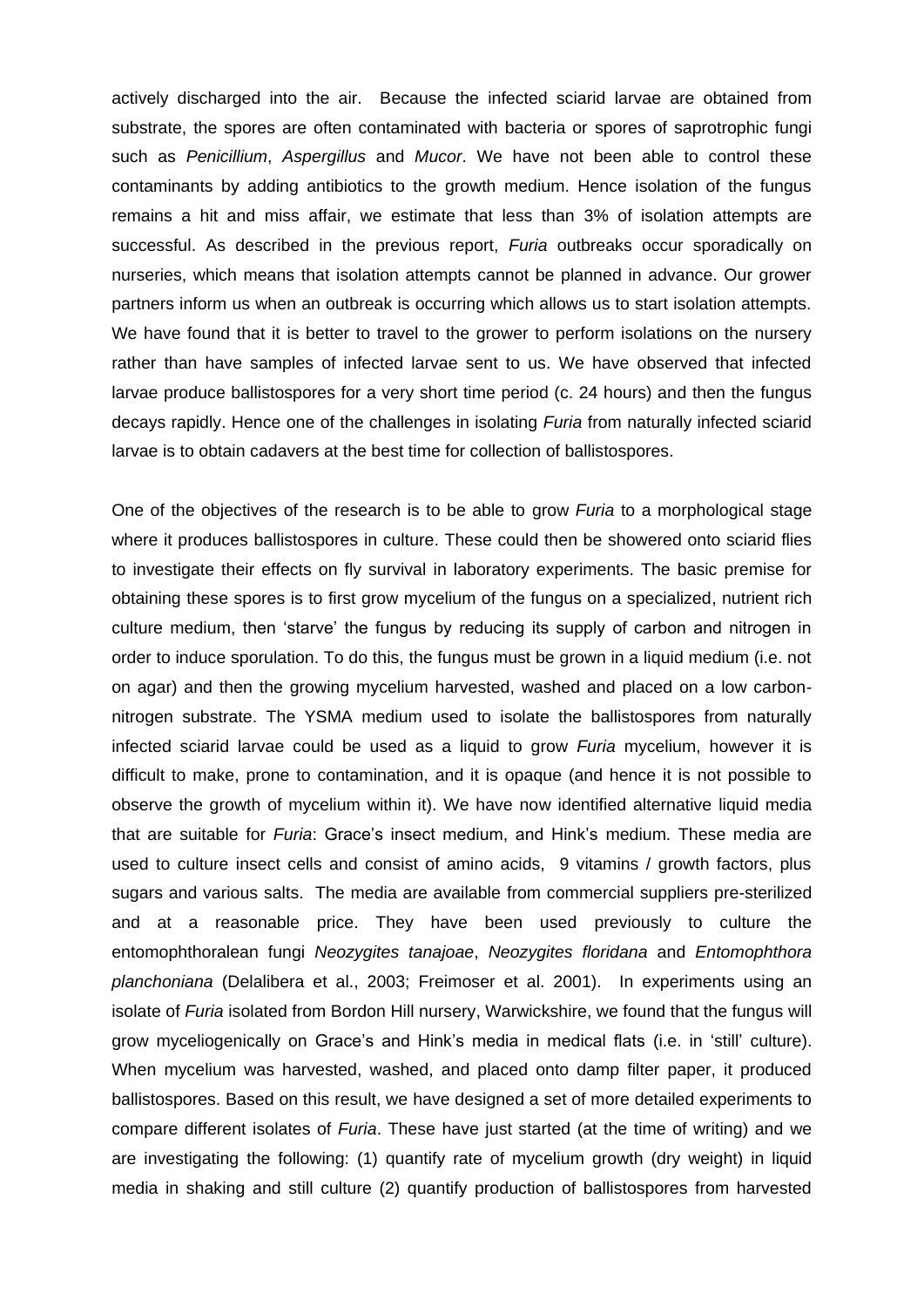and washed mycelium placed on different 'spore producing' substrates, specifically mycelium placed on a low nutrient agar (0.5 % sucrose) versus mycelium placed on water agar. We will then quantify the effect of ballistospores on the mortality of sciarid flies in laboratory bioassays.

# *Objective 2: Quantify fungal-insect population dynamics for conservation and inoculation bio-control*

## *O2/1 Furia population dynamics*

The aim of this work package is to quantify the effect of *Furia* on the survival of populations of sciarid flies (*Bradysia difformis*) in laboratory experiments under controlled conditions. Work was also done to investigate whether Furia infection could be induced into a sciarid fly culture using naturally infected larvae. One hundred infected larvae collected from a nursery were added to the substrate surface of a laboratory reared sciarid culture of third and fourth instar larvae. The sciarid culture was maintained in a vented plastic box (28x16x10cm) containing 250g of moistened coir substrate mixed with soya flour (5%) at  $20^{\circ}$ C, 16:8 Light : Dark. This was repeated on two occasions. On the first occasion, 10 newly infected larvae were observed 4-5 days after inoculation but no further infection was observed in future generations of sciarid flies. On the second occasion no transfer of infection was observed.

Research was also done to investigate whether the *Furia* infection originated from the substrate. Substrate, which was used to seed a cyclamen crop in which Furia infection was observed in the commercial nursery, was brought back to WHRI. The substrate was added to 20 pots. Ten of the pots were inoculated each with 100 sciarid eggs and all 20 pots were maintained within a glasshouse (12-14°C) with a low level sciarid population. The pots were watered daily to provide ideal conditions for sciarid development. Sciarid adults emerged from both the inoculated and the non-inoculated pots but no infected sciarids were observed in any of the pots over the 8 week period of the experiment.

# *Objective 3: Inundation biological control: Quantify susceptibility of sciarid and shore flies to selected isolates of entomopathogenic fungi*

*O3/1 Susceptibility of sciarid flies to selected isolates of entomopathogenic fungi*

### **Materials and Methods**

Because the isolation and culture of *Furia* has been problematic and is taking longer than planned to complete, we decided to bring forward the work to investigate the susceptibility of sciarid flies to selected isolates of other entomopathogenic fungi. The aim of this work package is to determine if isolates of asexual ascomycete fungi (i.e. fungi other than *Furia*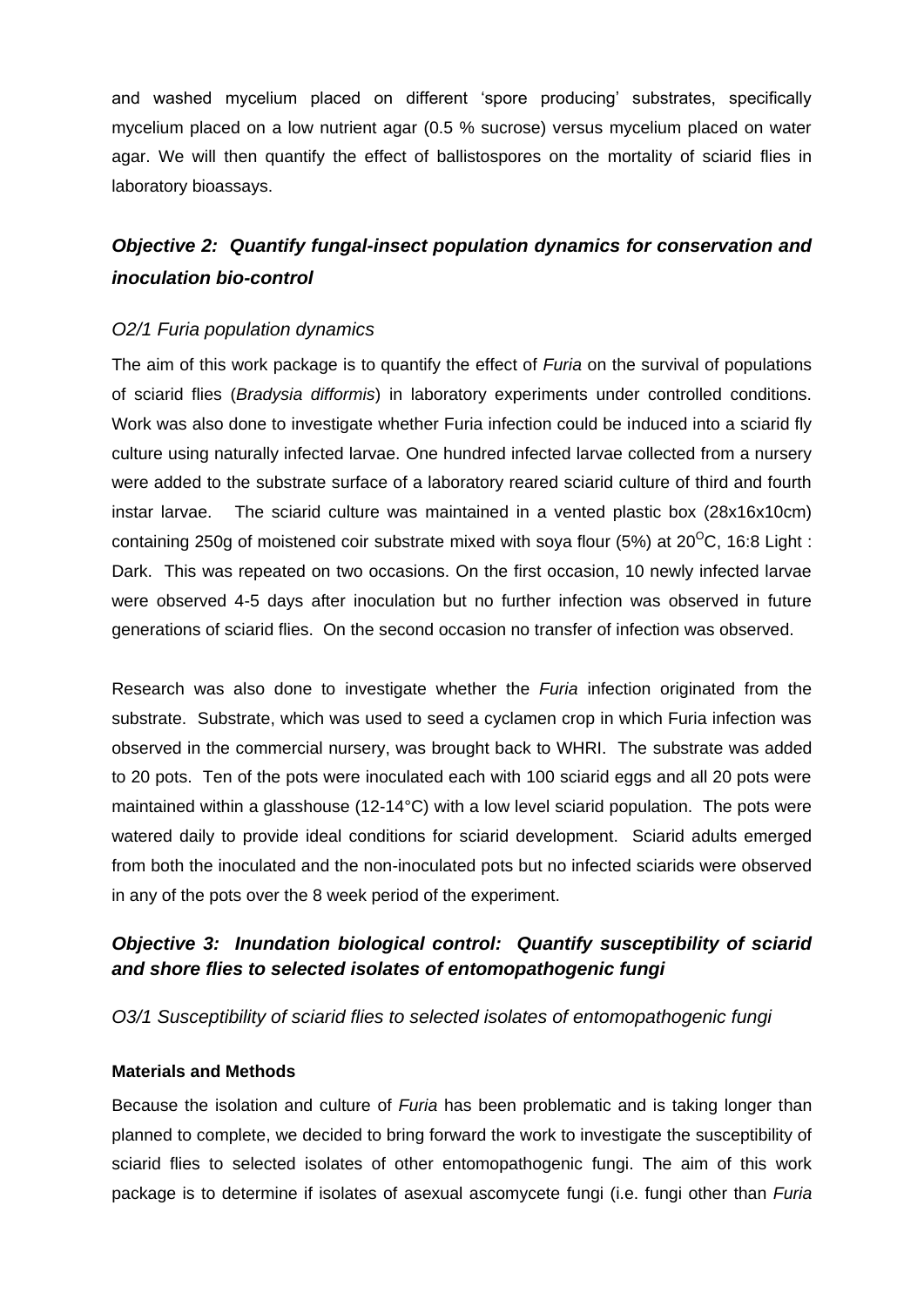and related species in the Entomophthorales) also have potential for the control of sciarid flies. Asexual ascomycete entomopathogenic fungi are generally much easier to culture than entomopthoralean fungi. We used two isolates of fungi that are used in commercial biopesticides available in the UK / EU for the control of other pests of protected crops: *Metarhizium anisopliae* strain Met52, which is used in the fungal biopesticide Met52 produced by Novozymes. Inc. and which is currently undergoing registration in the UK as a biopesticide for control of a range of soil dwelling horticultural pests; *Beauveria bassiana* strain ATCC 74040, which is used in the biopesticide Naturalis-L (Intrachem) and is sold in the UK for the control of a range of pests of protected crops (isolate code 275.86). In addition we also used an isolate of *Lecanicillium* sp. obtained from a naturally infected sciarid fly in Year 1.

Fungi were cultured on Sabouraud's dextrose agar at 23°C for 10 days, then conidia harvested and a suspension prepared in a wetting agent (0.05% Triton X-100). Batches of sciarid (*Bradysia difformis*) eggs (100 per pot) were placed on the surface of pots ( 10 x 8 cm) containing 100g coir substrate filled to a depth of 7.5 cm with soya flour placed on the surface to act as a protein source (see below for details of sciarid fly culturing). Pots were maintained at 25°C for 21 days. The surface of each pot was drenched with a fungal conidia suspension (40mls, 10<sup>8</sup> conidia.ml<sup>-1</sup>) applied at a different time (2 replicate pots per treatment), based on estimates of when different sciarid life stages would be present: (i) prior to egg hatch (day 0), (ii) presence of  $L1 - L2$  larvae (day 7); (iii) presence of  $L3 - L4$  larvae (day 12). Pots were examined daily for the presence of dead larvae on the surface. Emerged adults were caught and counted on yellow sticky traps placed within the lid of the pot. The traps were placed in the pots as soon as the first emerged adults were observed and kept in place for 14 days.

#### **Results and Discussion**

Results are given in Table 3. All the fungi reduced the sciarid fly populations although the overall level of control was low (c.  $25\%$  - 40% for L2 – L3) and the concentration of fungal spores applied is one that we consider to be relatively high. Still, the finding is a useful one because ascomycete entomopathogenic fungi are not usually associated with causing infections in larval diptera. As a general rule, the level of control increased with the age of the larvae, i.e. control was better when the fungus was applied to L2-L3 larvae than when it was applied prior to egg hatch. There are a number of possible explanations: (i) the fungal spores may not have persisted well in the substrate; (ii) the fungus has contact action, and larvae that moult before the spores have grown into the haemocoel are able to rid themselves of infection. Hence applications to early stage larvae present more opportunities for larvae to escape infection; (iii) later instar larvae are larger and therefore may pick up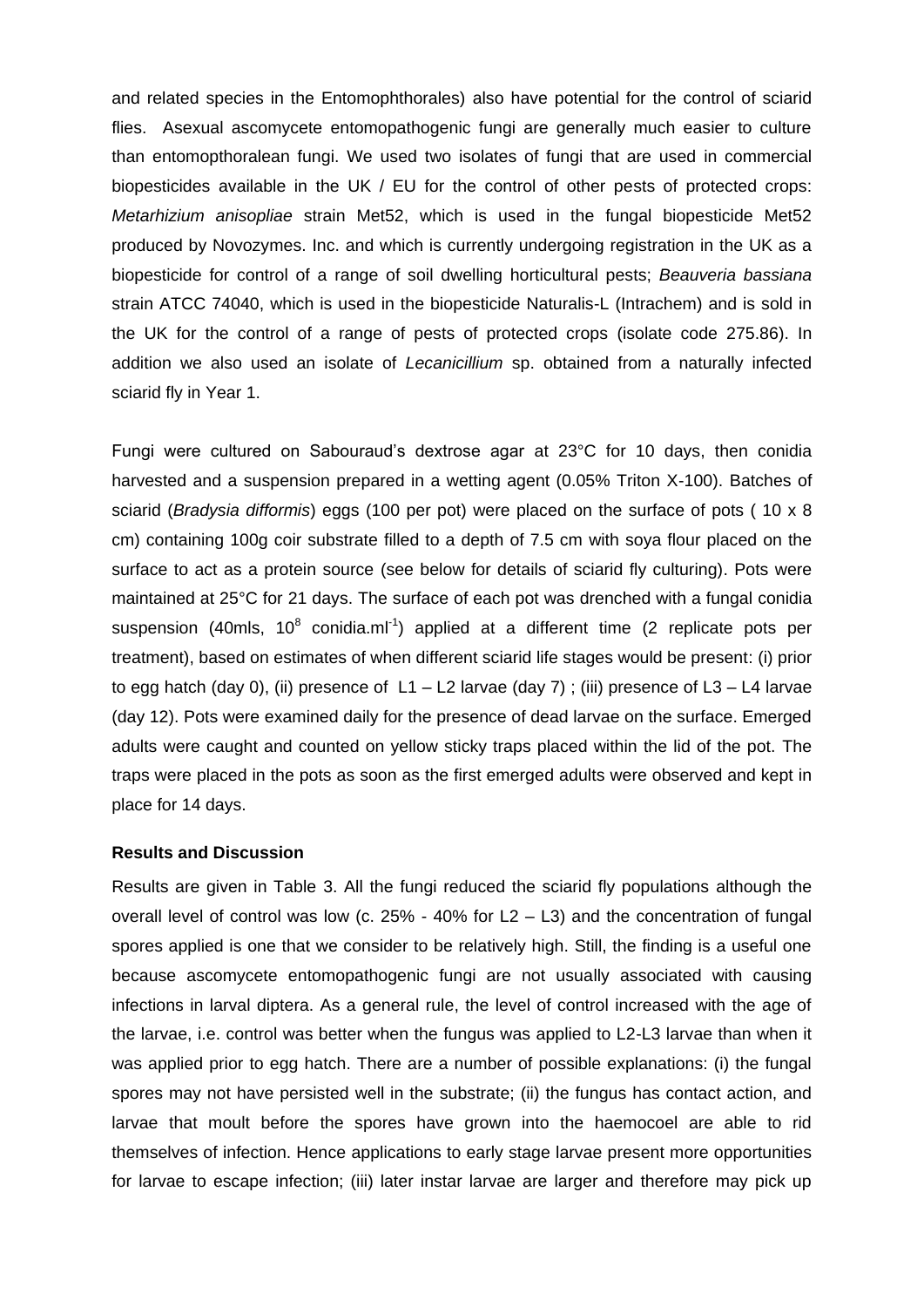larger numbers of spores from the substrate; (iv) we know from previous studies that spores applied to substrate tend to be concentrated in a band in the top few cm of the substrate. It may be that the later stage larvae are migrating more often to the top of the substrate surface to feed on the soya flour and hence exposing themselves to more fungal inoculum.

| <b>Treatment</b>  |       |                     | <b>Timing of application</b>               |                     |
|-------------------|-------|---------------------|--------------------------------------------|---------------------|
|                   |       | Pre egg hatch       | $L1-L2$                                    | $L2 - L3$           |
| Water             |       | 91%                 | 88%                                        | 85%                 |
| Metarhizium       |       | 78%                 | 74%                                        | 53%                 |
| Met <sub>52</sub> |       | $(14.3\%$ infected) | $(18.2\%$ infected)<br>$(18.1\%$ infected) |                     |
| Lecanicillium     |       | 82%                 | 76%                                        | 59%                 |
| from              | adult | $(20.3%$ infected)  | $(31.6\%$ infected)                        | $(16.9\%$ infected) |
| sciarid           |       |                     |                                            |                     |
| Beauveria from    |       | 62%                 | 56%                                        | 48%                 |
| <b>Naturalis</b>  |       | $(15.2\%$ infected) | $(16.1\%$ infected)                        | $(20.8\%$ infected) |
| product           |       |                     |                                            |                     |

**Table 3**: Percentage emergence of adult sciarid flies from pots treated with different insect pathogenic fungi

# *Objective 4: Integrated Crop Management: Interactions of sciarid and shore flies with peat and peat-alternative growing media and other components of IPM*

*04/3 Attractiveness of growing media as egg-laying sites for sciarid and shore flies (ADAS)*

In Year 1, a pilot research glasshouse experiment had indicated that a Klassman organic substrate was more attractive to shore flies for egg laying and a glasshouse experiment on a commercial herb nursery showed that 40% composted green waste substrate was more favourable for the development of sciarid fly populations than peat-based or wood-fibre substrates. In the Year 2 work reported here, a glasshouse experiment was done on a commercial nursery to quantify shore fly population development in peat-based substrate compared with those containing composted green waste or wood fibre. In addition, laboratory olfactometer studies were done to determine whether sciarid and shore flies are attracted to the scent of volatile compounds released from the substrates.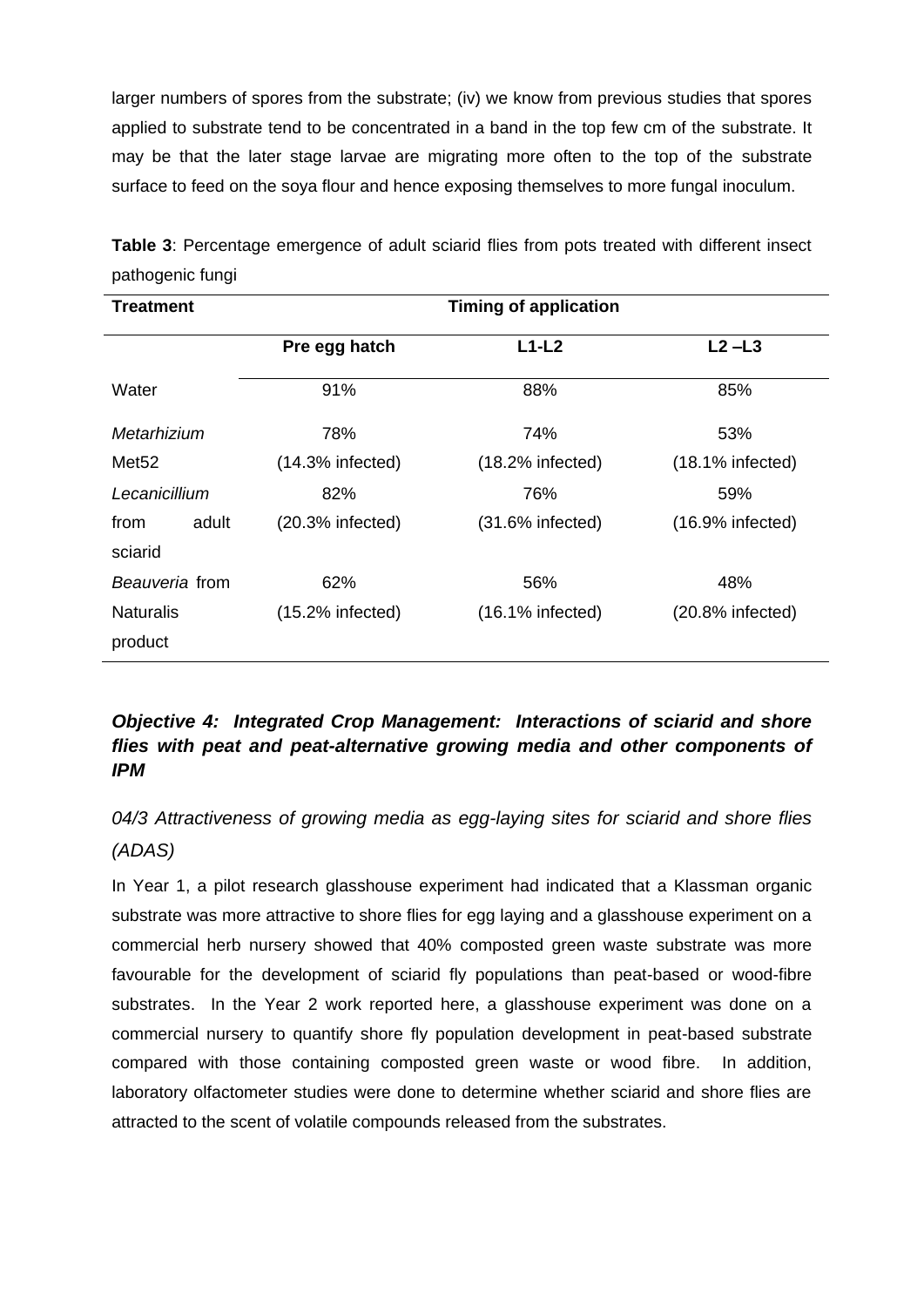### **Nursery experiment with shore flies**

### *Materials and Methods*

The experiment was done at Delfland Nursery, Dodington, Cambs (glasshouse vegetable propagator) and in a research glasshouse at ADAS Boxworth. All substrates were supplied by Bulrush Horticulture Ltd. and were made up in the following proportions by volume:

- 1. Standard peat-based substrate suitable for growing bedding plants or pot herbs
- 2. 40% composted green waste, 60% standard peat based substrate
- 3. 10% composted green waste, 90% standard peat based substrate
- 4. 40% wood fibre, 60% standard peat based substrate
- 5. 10% wood fibre, 90% standard peat based substrate

Twenty replicate plastic plant pots (6x6 cm) were filled to 2 cm below the rim with each of the five treatment substrates. The pots of substrate were watered to full water-holding capacity one day before transferring the pots to the nursery on 26 January 2010. The pots were placed beside a gutter where algae was present and beside some tomato plants grown in rockwool blocks with algae visible on the rockwool surface. Shore flies were observed on the algae on the rock wool blocks and on the vertical polythene sheet hanging beside the tomatoes. The pots were placed in 20 replicate blocks with one pot of each treatment placed randomly within each block. In order to maintain all substrates at full water-holding capacity, the grower was asked water the pots as necessary. The pots were left on the nursery for 23 days to allow the algae to develop on the substrate surface as a food source for the shore flies and for the females to lay eggs on the substrate. The pots were removed to ADAS Boxworth on 18 February 2010.

The % volume moisture of the five treatment substrates was taken in five replicate pots of each substrate on sequential dates. Four readings were taken per pot to obtain a mean reading per pot. The readings were taken at the set up of the experiment on 26 January and on 4 and 18 February just before the pots were removed from the nursery. Two further readings were taken on 24 February and 3 March when the pots of substrates were in a research glasshouse at ADAS Boxworth.

After returning the pots of substrate to a research glasshouse at ADAS Boxworth, each pot was placed in a larger 'emergence' pot with a small yellow sticky trap secured onto the inside of the emergence pot with a paper clip. Each emergence pot was covered with a 'lid' of insect-proof mesh to prevent emerging shore flies from escaping. The pots were laid out in a randomised block design and kept for five weeks in the glasshouse to allow all shore fly adults to emerge and to be caught on the sticky traps. The substrate in each pot was kept damp by using a piece of wet capillary matting in the base of each 'emergence' pot and by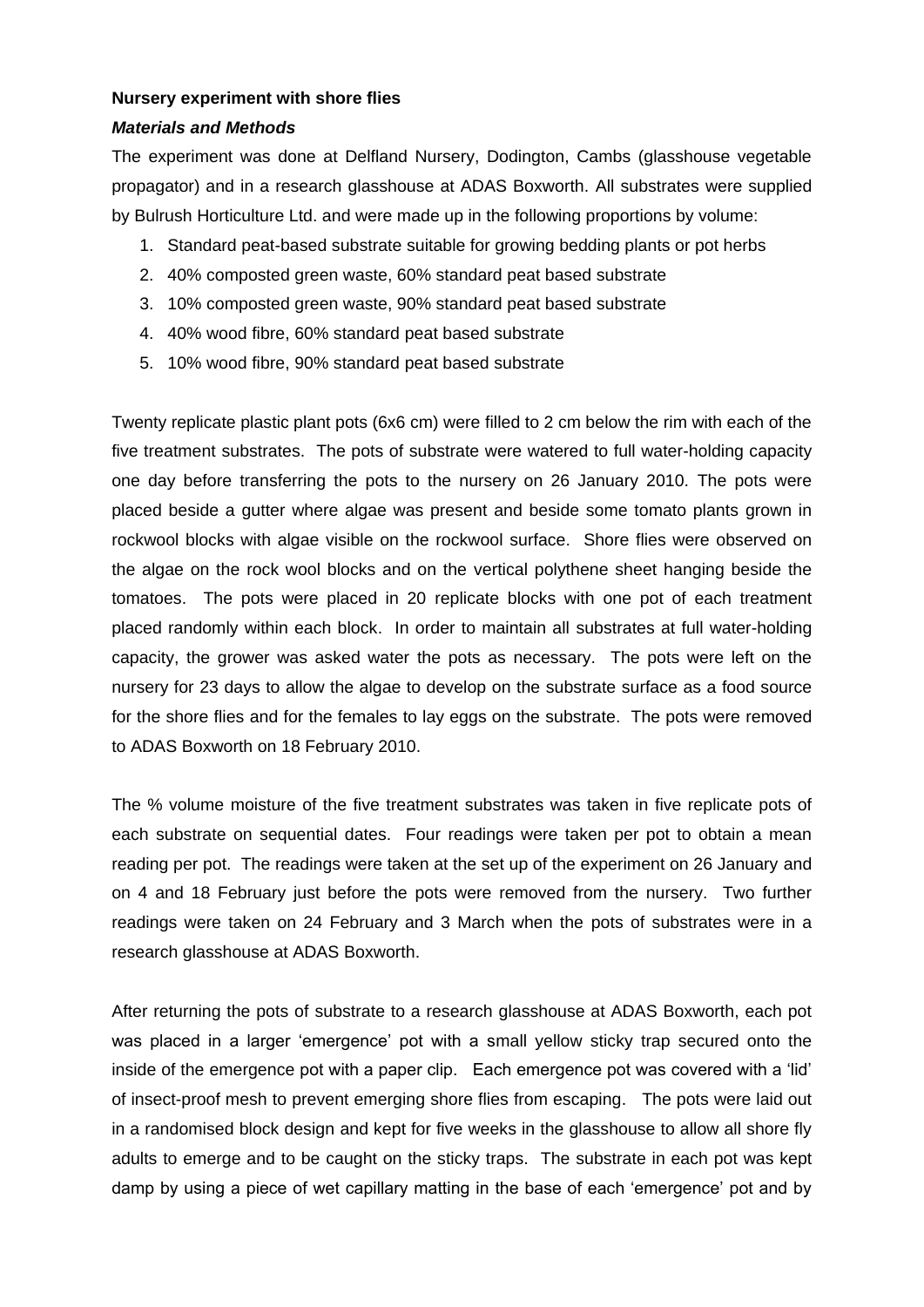daily overhead watering using a watering can with a fine rose. Numbers of shore fly adults per sticky trap were recorded. The data was analysed using analysis of variance (ANOVA).

#### **Results and Discussion**

Mean numbers of shore flies emerging per pot are shown in Figure 1. Significantly more shore fly adults emerged from the 10% composted green waste substrate than from the other substrates  $(P<0.05)$ . The results indicate that either shore fly females were more attracted to the 10% composted green waste substrate than the other substrates for egg laying, and/or this substrate was more suitable for shore fly larval development.



**Figure 1.** Mean number of shore fly adults emerging per pot. GW = composted green waste, WF = wood fibre. \* Significantly more in composted green waste substrate than other substrates, *P*<0.05.

The mean % volume moisture readings are shown in Table 4. The composted green waste substrates had consistently higher moisture readings than the other substrates and this difference was significant for both green waste mixes on 18 and 24 February and on 3 March. The 40% composted green waste substrate had significantly higher moisture readings than the 10% composted green waste substrate on 4, 18 and 24 February. The two wood fibre substrates and the standard substrate have similar readings throughout. Although these results indicated that the composted green waste substrates had higher % volume water than the other substrates, there were no visible differences in the amount of algae growing on each substrate type. However, this was difficult to quantify as the algae grew on the strands of wood fibre whereas it covered the whole surface of the other substrates.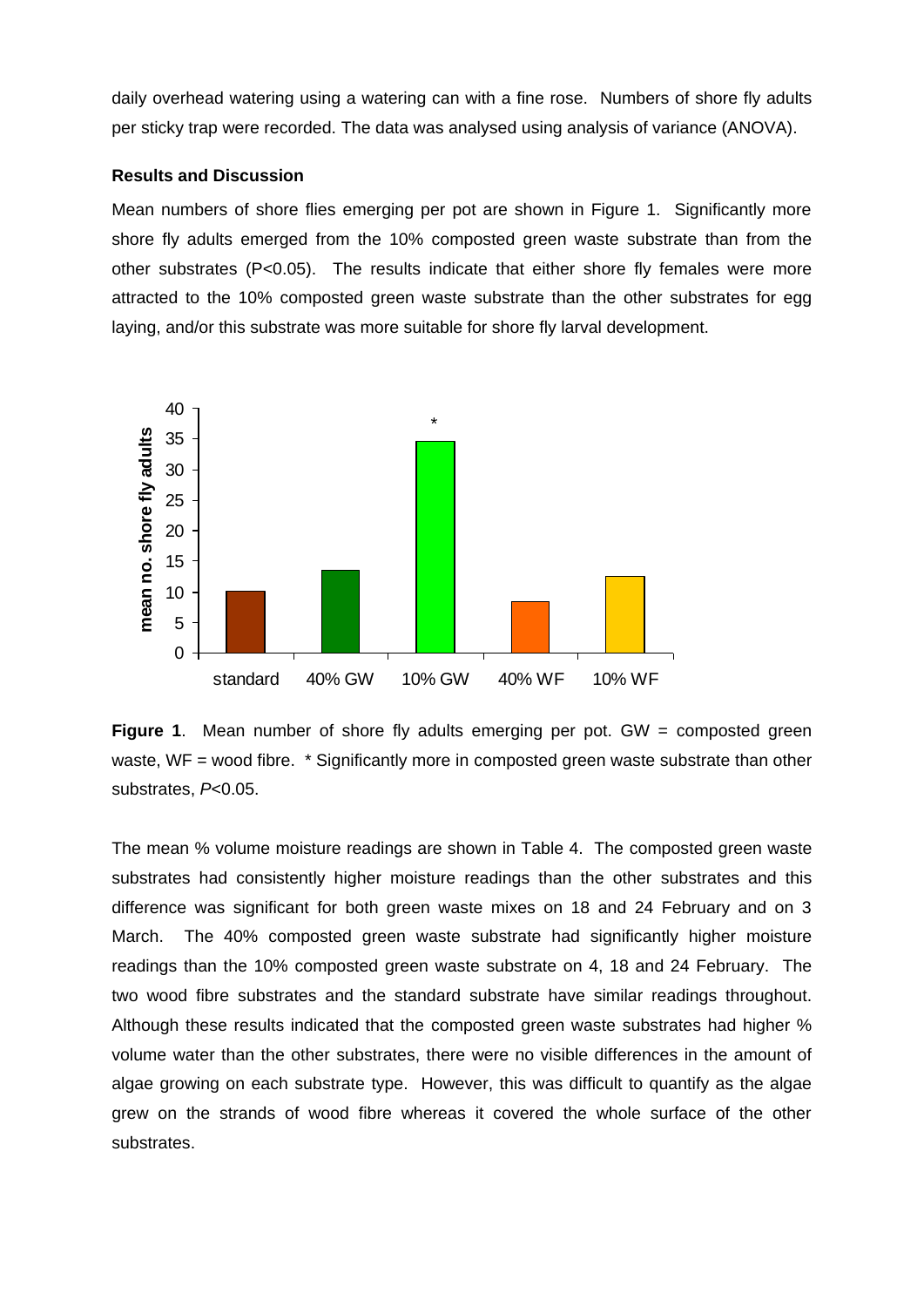| <b>Date</b>   | 26 Jan 2010 | 4 Feb | 18 Feb | 24 Feb | 3 March |
|---------------|-------------|-------|--------|--------|---------|
| standard      | 29.6        | 42.5  | 40.9   | 48.4   | 39.6    |
| <b>10% GW</b> | 25.9        | 46.0  | 48.3   | 54.4   | 50.8    |
| 40% GW        | 29.5        | 50.8  | 50.2   | 58.2   | 53.5    |
| <b>10% WF</b> | 25.6        | 43.3  | 41.2   | 49.7   | 45.1    |
| 40% WF        | 22.1        | 38.6  | 41.8   | 50.4   | 44.1    |

**Table 4.** Mean % volume moisture readings in the substrate treatments. GW = green waste,  $WF =$  wood fibre.

#### **Olfactometer studies**

Olfactometer studies were done with both sciarid and shore fly adults to determine any attraction to the scent of the substrates used in the experiments on commercial nurseries in both Years 1 and 2. The static air olfactometer was supplied by Warwick HRI and has previously been used for work with mushroom sciarid flies (Tibbles *et al*. 2005). The olfactometer consists of a 20 x 12 x 8cm perspex release arena with 2 cm diameter ventilation holes in the lid, covered with fine mesh (Figure 2). The fly release device consists of a specimen tube that is secured in the base of the arena with Blue-tack ®. Flies are pooted into the tube using an aspirator and the tube is placed in the arena for release. The test pots (clear plastic pots with white polythene lids) are positioned underneath the release arena and connected to the arena by glass tubes (6cm x 0.6cm, four to each test pot). Holes were burnt into the plastic base of the release arena and glass tubes positioned flush to the arena floor and held in place by all-purpose glue, creating a pit-fall trap from which the flies cannot easily escape. The lids of the test pots had corresponding holes burnt in them and the lids were pushed into the glass tubes, which protrude from the base of the arena. The pots were prepared with a 30 gram layer of plaster of Paris (3:4 ratio of water to plaster). The plaster of Paris is moistened with water to maintain the humidity of the test substrates placed in the test pots.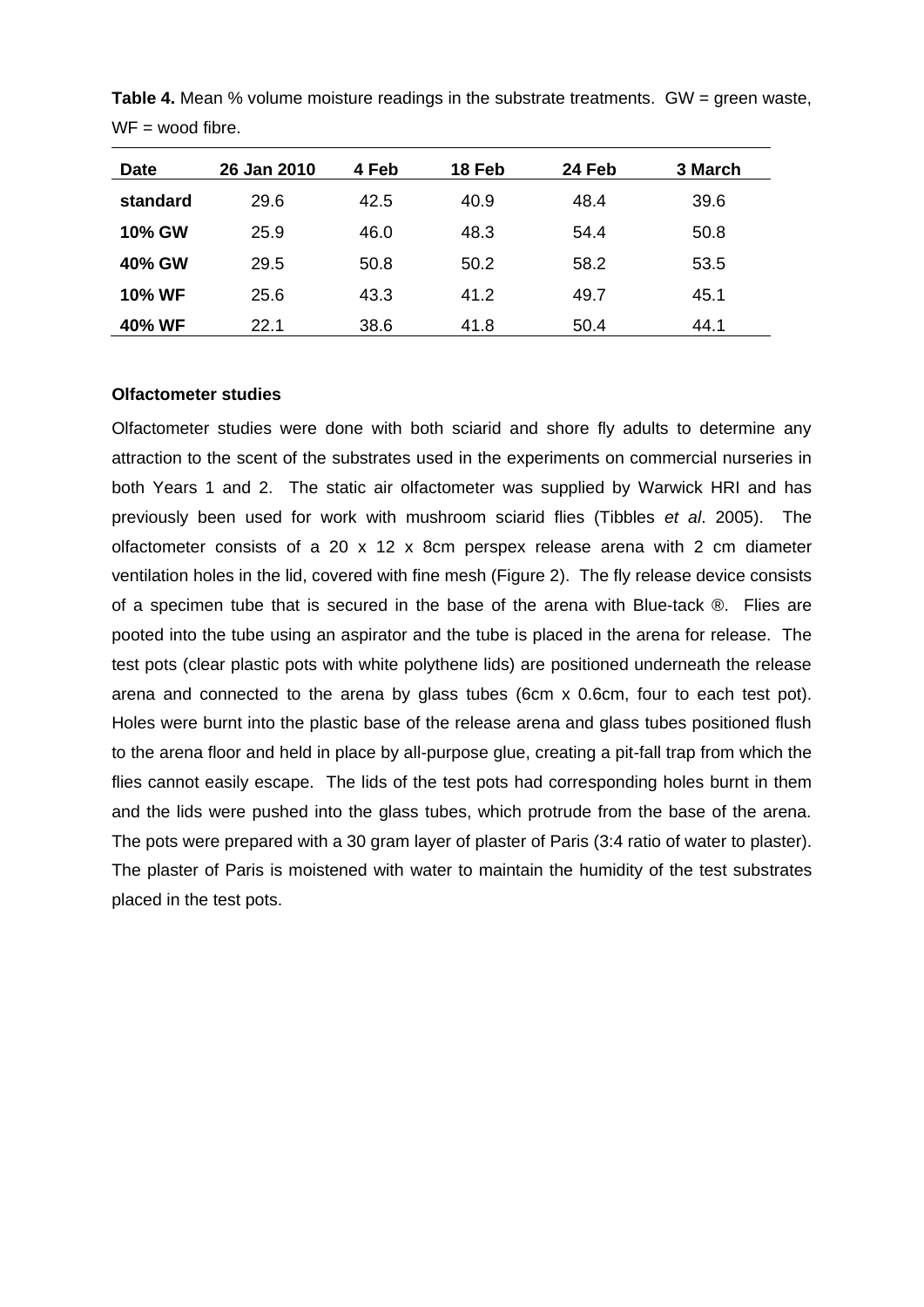

**Figure 2**. Static air olfactometer, adapted from Tibbles *et al*. 2005.

The olfactometer was used to test the preference for sciarid or shore flies for the following pairs of treatments:

1. Blank control (damp cotton wool) vs. standard peat-based substrate

2. Blank control vs. 40% composted green waste, 60% standard peat based substrate

3. Blank control vs. 40% wood fibre, 60% standard peat based substrate

4. Standard peat based substrate vs. 40% composted green waste, 60% standard peat based substrate

5. Standard peat based substrates. 40% wood fibre, 60% standard peat based substrate

6. 40% composted green waste vs. 40% wood fibre substrate

Between four and eight replicate bioassays for each paired treatment were done. The bioassays for treatment pairs 3 (sciarid flies), 4 (shore flies) and 5 and 6 (both flies) are still to be completed and will be reported in the final report.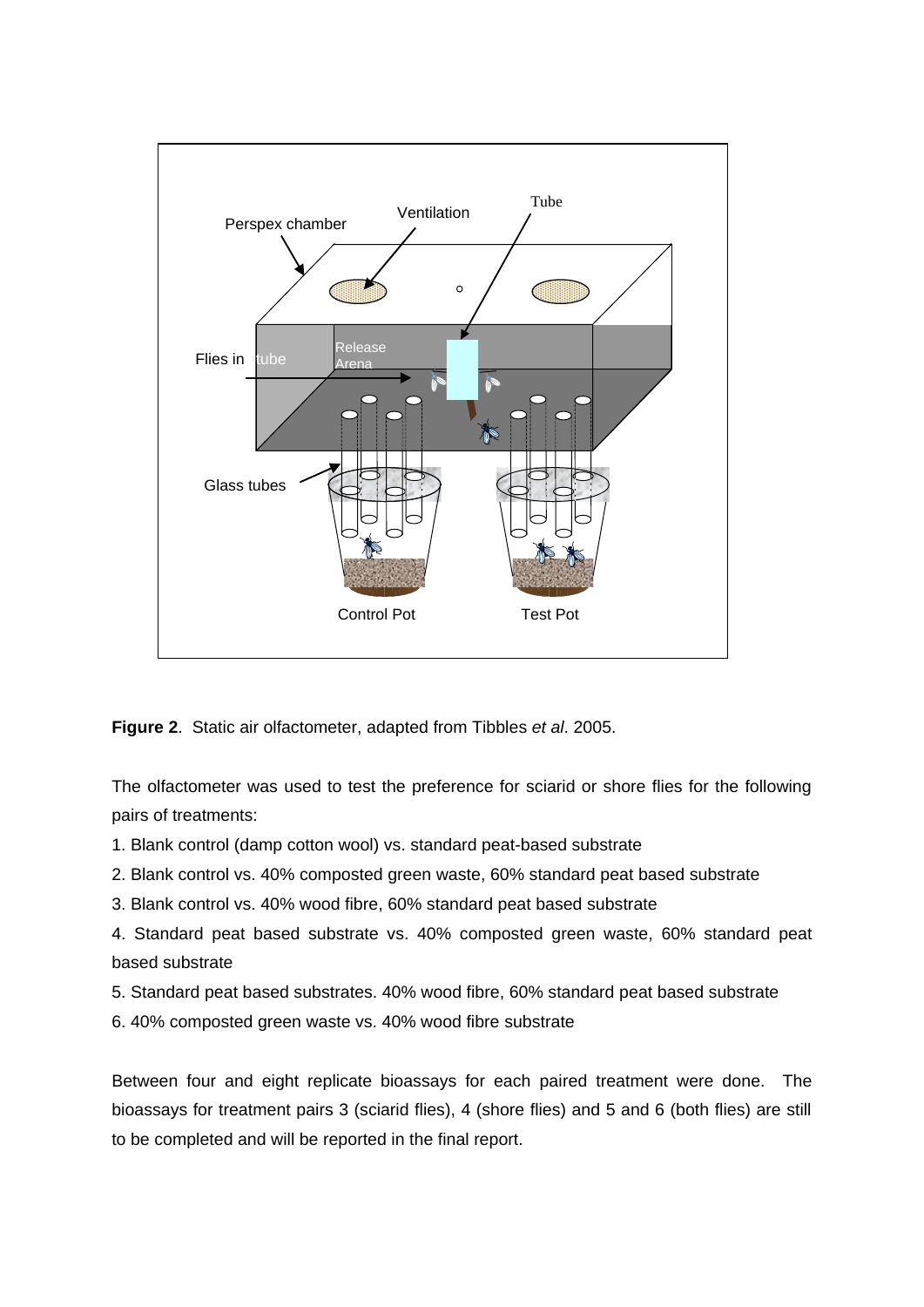For the blank control pot, 5g of cotton wool was placed in the pot on top of the plaster of Paris and moistened with 37.5 g of water to ensure the two pots have the same relative humidity. Each test substrate was wetted up with water (approx. 100 ml to one litre of substrate). The % volume moisture was checked using a Delta T SM200 moisture meter. Five replicate readings were taken to provide a mean % volume moisture. More water was added if required to give 35-45% volume moisture. For each of the test substrates 100ml of substrate was placed on top of the plaster of Paris in the test pot and pushed down slightly to ensure there was space between the substrate and the glass tubes to allow the flies to enter the pot.

Approximately 100 adult sciarid flies or 200 shore flies were collected from laboratory or glasshouse cultures respectively and pooted into the release tube using an aspirator. The tube was then placed within the release arena. The flies were released and the lid placed on the release arena as quickly as possible to prevent escape of flies. For paired treatments 4- 6 the control blank pot was replaced by the other test compost. The pots were labelled with the treatment and replicate number. Once the flies had been added the olfactometer was placed in an incubator for 24 hours at 25°C with no lighting, to reduce any visual stimuli from the test pots. It was then placed in a refrigerator for a few minutes to reduce fly activity and potential escape when the test pot lids were removed. The lids with the glass tubes were then removed from each test pot and a piece of yellow sticky trap placed over the top of each pot. The sticky traps completely covered the top of the pots to prevent fly escape. Once the sticky traps were in position the pots were placed in an incubator at 25°C with lights on a 16 hour light:8 hour dark cycle. The pots were left in the incubator for a minimum of 24 hours to allow all flies within the pot to be caught on the sticky trap. Any flies remaining in the olfactometer arena were pooted into a tube to which 70% alcohol was added.. The numbers of male and female flies in the tube were recorded after examination under a low power microscope. The sticky traps from the test pots were examined under a microscope and the numbers of males and females recorded. The data was analysed using Regression analysis.

#### **Results and Discussion**

Sciarid flies: The results are shown in Table 5. There were no significant differences between the proportion of sciarid fly adults in the control pots with damp cotton wool and in the test pots containing standard peat-based compost. This result indicates that sciarid flies respond to the higher humidity in the control and test pots than in the release arena. A significantly higher proportion of sciarid fly adults (67.1%) were recorded in the pots with 40% composted green waste substrate than in the control pots (23.7%, P<0.05). This result indicates that sciarid flies respond to the smell of the 40% composted green waste substrate.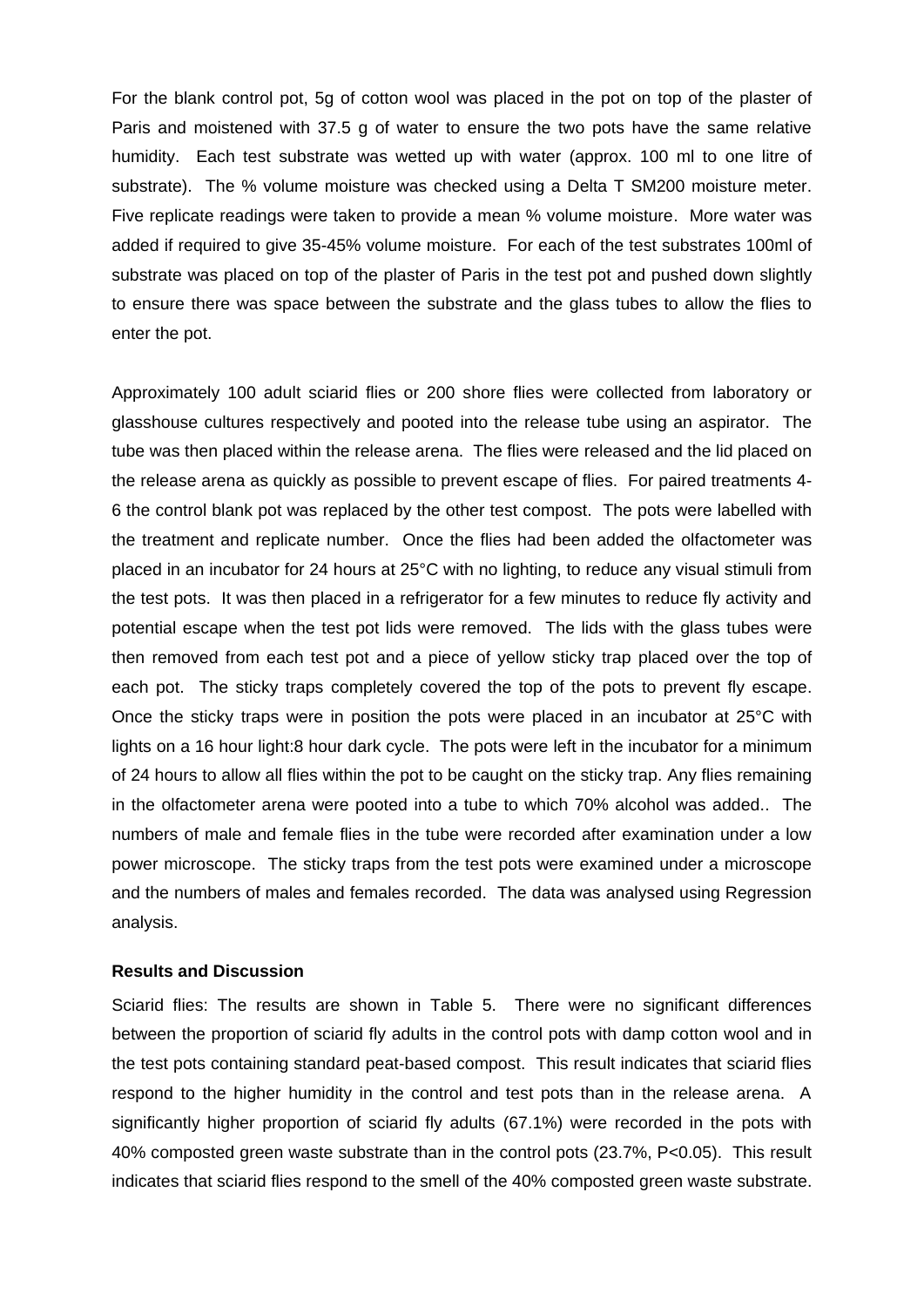When given the choice of peat-based or 40% composted green waste substrates, there was no significant difference in the proportion of sciarid flies in either test pot, but a significantly higher proportion chose to move to the pot with the 40% composted green waste (47%) rather than remaining in the release arena (18.1%).

**Table 5.** Percentage of sciarid fly adults in the blank control pot, the test substrate pot and the release arena 24 hours after releasing adults to the olfactometer arena.  $GW = green$ waste. \* Significantly more in 40% composted GW substrate than in control. + Significantly more in 40% composted GW substrate in release arena (P<0.05).

| % flies in blank | % flies in standard | $%$ flies in 40% | % flies remaining in |
|------------------|---------------------|------------------|----------------------|
| control          | peat-based          | composted GW     | release arena        |
|                  | substrate           |                  |                      |
| 43.5             | 51.8                | N/A              | 4.7                  |
| 23.7             | N/A                 | $67.1*$          | 9.2                  |
| N/A              | 34.9                | $47.0^{+}$       | 18.1                 |

Shore flies: The results are shown in Table 6. A significantly higher proportion of shore fly adults (52%) were recorded in the pots with the standard peat-based compost than in control pots with damp cotton wool (32.2%, P<0.05). There were no significant differences between the proportion of shore flies in the control pots and in the pots with 40% composted green waste substrate. A significantly higher proportion of shore fly adults (48.9%) were recorded in control pots with damp cotton wool than in the pots with 30% wood fibre substrate (35.8%, P<0.05). These results should be interpreted with caution as fresh substrates were used in these initial olfactometer bioassays with shore flies. The same substrates will be re-tested using substrates on which algae have been allowed to grow in a glasshouse, as shore flies are likely to be attracted to their food source (algae) and algae may grow more readily on some of the test substrates. As more shore fly adults emerged from 10% composted green waste substrate on which algae had been allowed to grow in the nursery experiment reported above, this substrate with algae will also be used in further olfactometer bioassays with shore flies.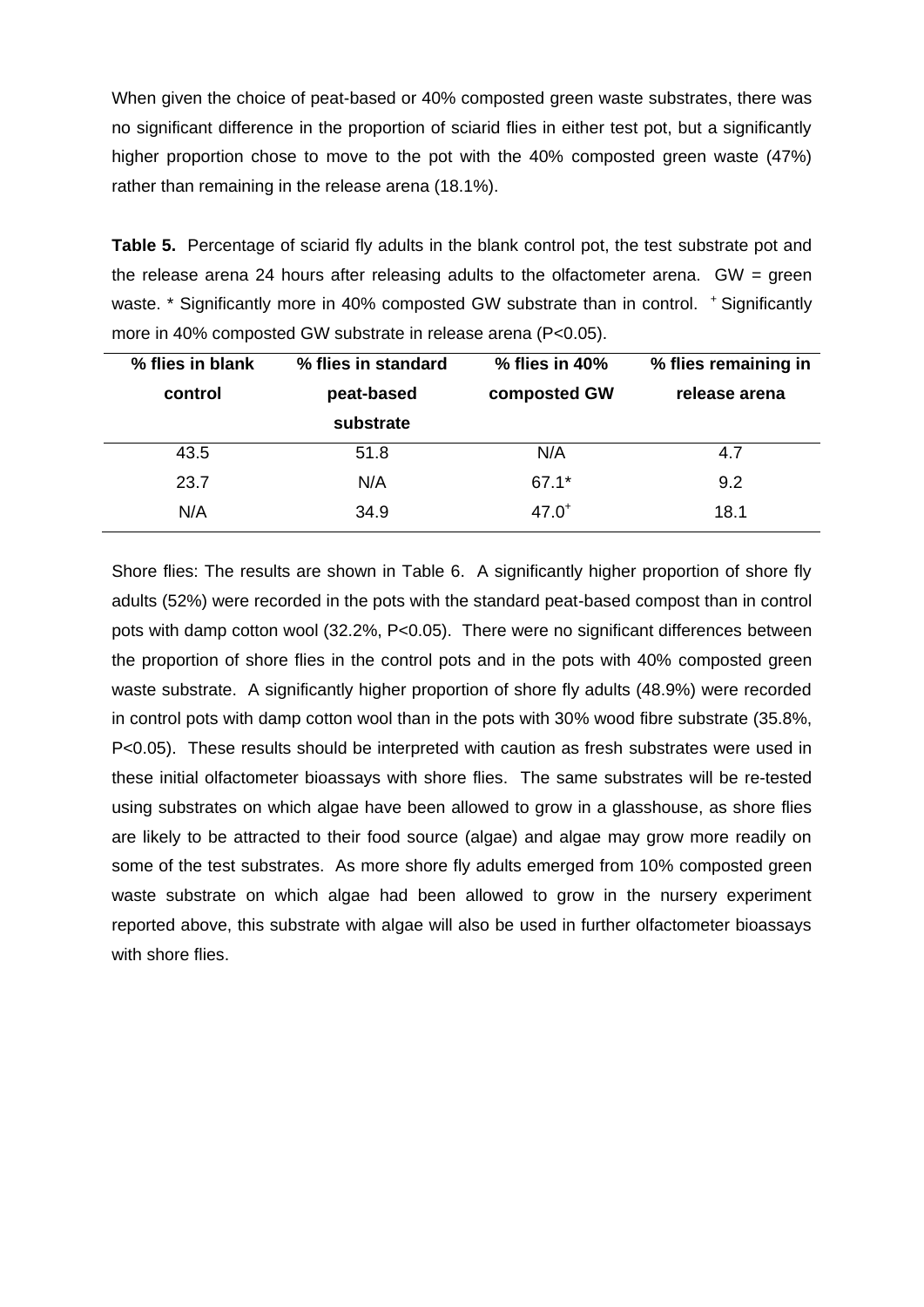**Table 6**. Percentage of shore fly adults in the blank control pot, the test substrate pot and the release arena 24 hours after releasing adults to the olfactometer arena.  $GW =$ composted green waste substrate. WF= wood fibre. \* Significantly more than in paired test pot (P<0.05).

| % flies in blank<br>control | % flies in<br>standard peat-<br>based<br>substrate | $%$ flies in 40%<br>composted GW | $%$ flies in 40%<br><b>WF substrate</b> | % flies<br>remaining in<br>release arena |
|-----------------------------|----------------------------------------------------|----------------------------------|-----------------------------------------|------------------------------------------|
| 32.2                        | $52.0*$                                            | N/A                              | N/A                                     | 15.8                                     |
| 51.1                        | N/A                                                | 44.9                             | N/A                                     | 4.0                                      |
| 48.9*                       | N/A                                                | N/A                              | 35.8                                    | 15.3                                     |

A mixture of male and female sciarid and shore fly adults were used in these olfactometer bioassays. This was partly due to the difficulties in determining the sex of the flies when alive and active, and also so as not to interfere with the natural fly behaviour in a mixed sex population. Further analyses of the data will be done to determine any preferences for female sciarid and shore flies to selected substrates for egg-laying.

*O4/4 Effect of temperature on the development of sciarid fly (Bradysia difformis)*

## **Materials and Methods**

The aim of this work package was to measure the rate of development of *B. difformis* from egg to adulthood in peat-based substrate at different temperatures. The effect of temperature on the development of the shore fly *S. tenuicosta* has already been determined (Vanninen, 2001). The effect of temperature on the rate of development of *B. difformis* has not been measured before although some information is available for other *Bradysia* species (Harris *et a*l., 1996).

Cultures of *B. difformis* originated from a grower's holding and were reared on a mixture of 25 g soya flour and 500 g Irish moss peat (35% moisture content) (Vitax, Coalville, Leicestershire, UK) within a plant propagator (25x18x20 cm, Stewart Plastics, Croydon, UK) at 25°C in darkness. The lid of each propagator was vented with two 2 cm diameter holes plugged with cotton wool. Cultures were initiated by introducing 50 gravid adult female *B. difformis* into the propagator. The first filial generation of adult *B. difformis* emerged after approximately 21 days.

For egg collection, an adaptation of the method for obtaining different larval instars of *Lycoriella ingenua* (Binns, 1973) was used. Gravid adult female *B. difformis* (180–220) were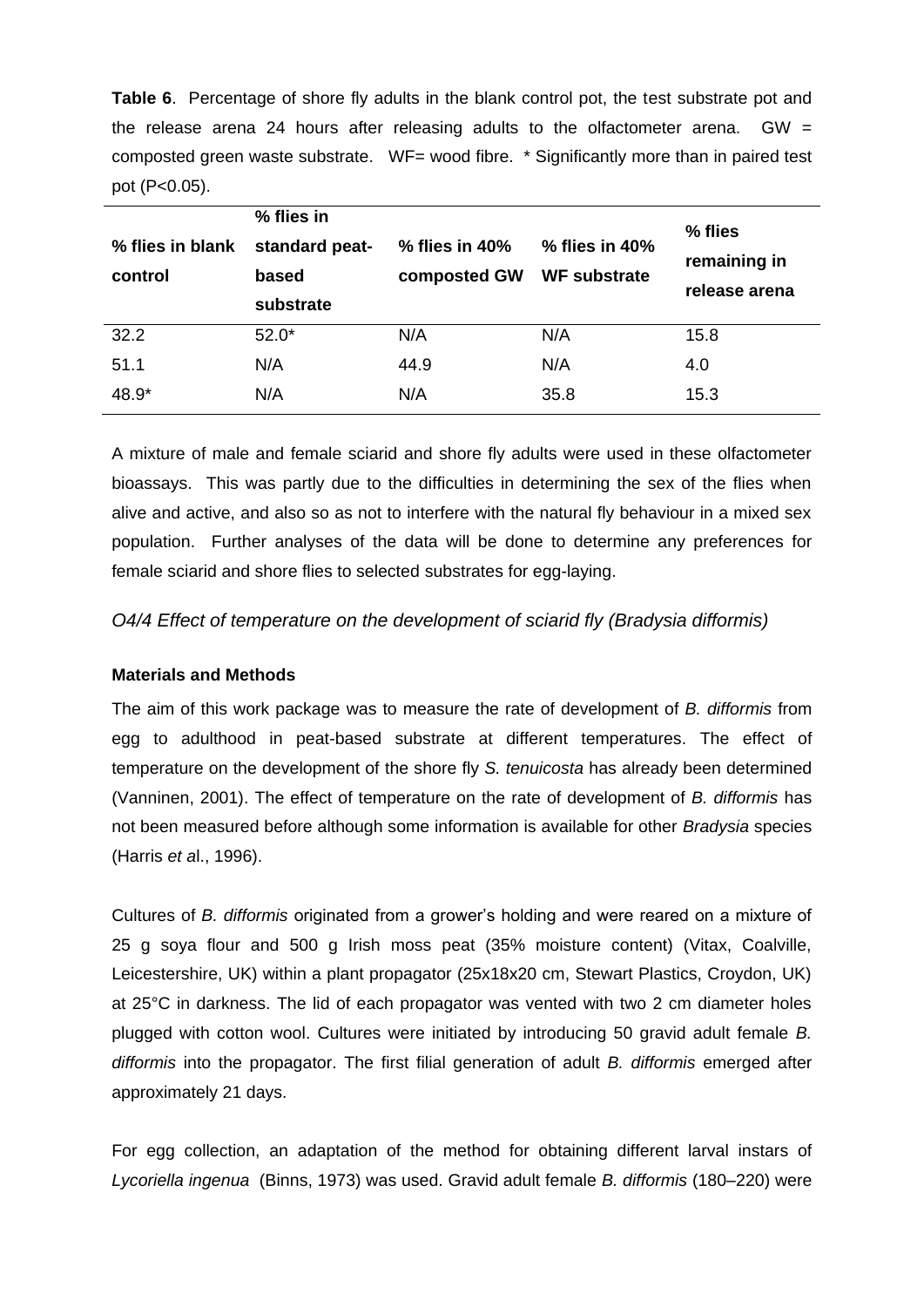incubated for 3 days at  $25^{\circ}$  C within an oviposition chamber, which consisted of a cylindrical plastic frame (5 cm high x 6 cm diameter) covered in fine mesh nylon gauze, placed on the base of a Petri dish (7.5 cm diameter), which contained 25 g Irish moss peat. The oviposition chamber was placed on moistened tissue paper in a plant propagator (23 cm high  $x \Box 9$  cm diameter, Stewart Plastics) to maintain a humid atmosphere. Eggs were extracted from the surface of the peat by flotation on water, then pipetted onto a mixture of 5% wt/wt soya flour in Irish moss peat within Petri dishes and incubated at 5 temperatures 10, 15, 20, 25 and 30°C in darkness. Dishes were examined daily and because there are no simple morphological changes during the development of sciarid larvae (Binns, 1981a,b), instars were identified from the size of the head capsule using light microscopy (White & Smith, 2000).

#### *Results and Discussion*

Results are given in Table 6. Total development time was inversely proportional to temperature, with the optimal development temperature (i.e. the shortest development time) being > 30°C. At the lowest temperature studied, 10°C, eggs hatched slowly and did not develop to complete the larval stage. There was no emergence of adults at 10°C even after 70 days of incubation, however when the pots were transferred to 20°C a small number of adults emerged after 7 days  $(5 - 10%)$ . At all the temperatures used, larvae were seen moving close to the soil surface prior to pupation. At lower temperatures ( $\leq 20^{\circ}$ C) larvae were observed on the soil surface for greater periods than at the higher temperatures. This may indicate a mismatch between the optimum temperature for sciarid development and the best conditions for the transmission of *Furia* infections: the fungus is likely to be transmitted more effectively at lower temperatures because transmission occurs on the substrate surface. Infected larvae move up to the surface to die, then *Furia* ballistospores are formed and actively discharged into the air. Spores that are acquired by a sciarid larva will germinate and penetrate the insect, whereas spores that do not contact a larva will germinate to form secondary ballistospores that are actively discharged into the air again. Thus, the longer a larva remains at the surface, the more likely it is to contact *Furia* ballistospores. We do not yet know the optimum temperature for the development of *Furia* infections, but we can predict that transmission of the disease is likely to be higher at or below 20°C.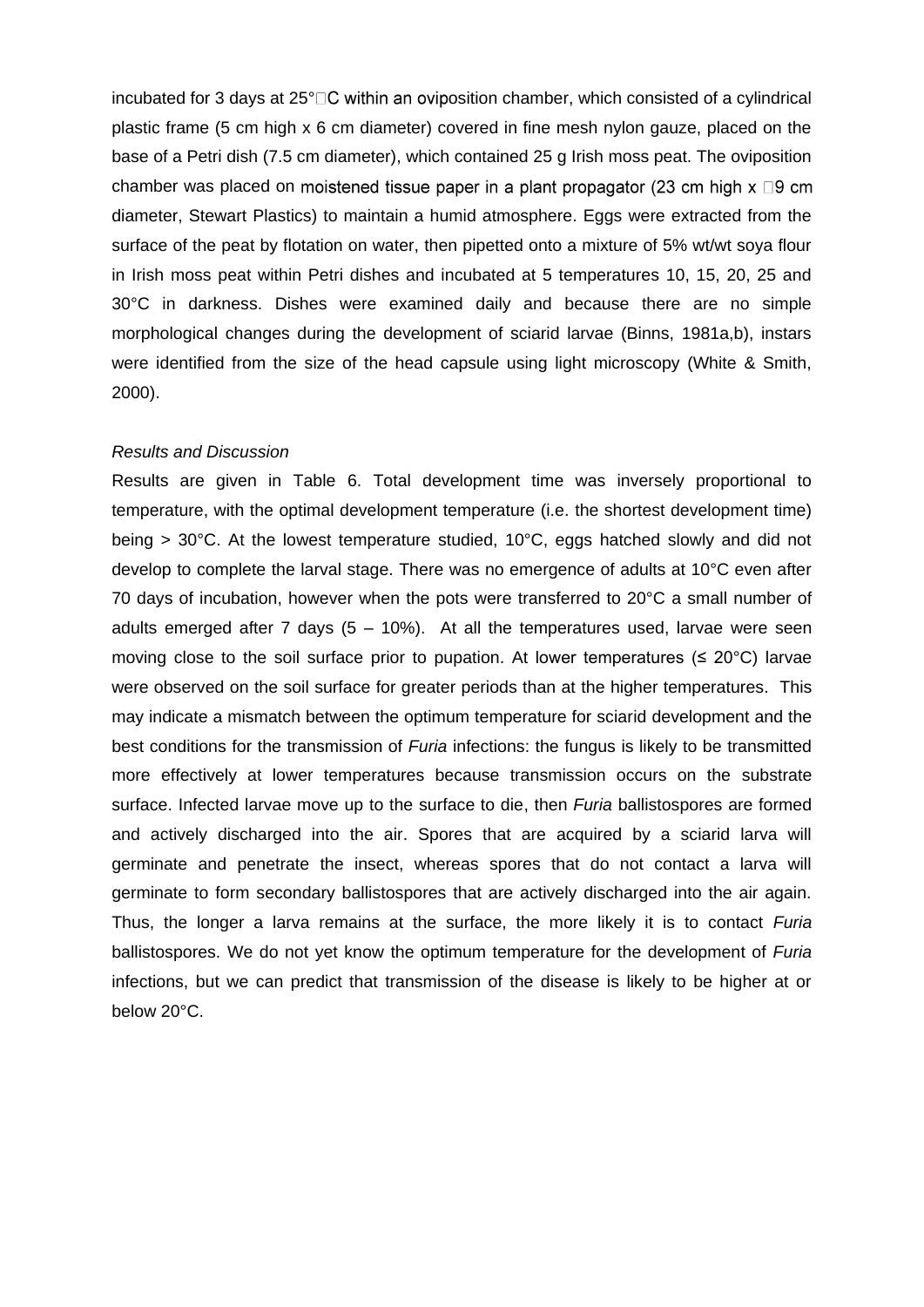| <b>Temperature</b> | <b>Adult</b><br><b>Pupal</b><br>Egg<br>Larval |    |  |   |     |  |
|--------------------|-----------------------------------------------|----|--|---|-----|--|
| $10^{\circ}$ C     | 14                                            |    |  | - | -   |  |
| $15^{\circ}$ C     |                                               | 16 |  |   | 34  |  |
| $20^{\circ}$ C     |                                               |    |  |   |     |  |
| $25^{\circ}$ C     |                                               |    |  |   |     |  |
| $30^{\circ}$ C     |                                               |    |  |   | 15. |  |
|                    |                                               |    |  |   |     |  |

**Table 6**. Time (days) between different developmental stages of *B. difformis* reared at different temperatures

# *O4/5 Multifactorial experiment: interaction of substrate type, moisture and temperature on sciarid development*

The original aim of this experiment was to test a hypothesis that although fly development rate from egg to adult is mainly a function of temperature, survival of the flies is affected by substrate composition and substrate moisture. The experiment as outlined in the grant application would quantify the development time from egg to adult and survival rate of flies in selected growing media with contrasting properties at constant and fluctuating temperatures in a range of controlled substrate moisture levels. The experimental design was finalized in consultation with our industry partners and has been modified from the original plan, partly because of new information obtained from the analysis of the physico-chemical properties of different substrates done in Year 1. This showed that standard (peat based) bedding substrate, composted green waste substrate and wood fibre substrate had very large differences in conductivity. There was no correlation between substrate composition and microbial activity but there was a correlation between water content of the medium and microbial biomass (this is important to our project because sciarid larvae feed on microorganisms within the substrate). The industry partners advised that, given this new information, the original experiment had too many interacting variables and this was likely to make interpretation of the results difficult. Because the different substrates have different water retaining capacities and bulk densities, the mathematical relationship between moisture content and temperature is likely to vary between different substrates, and this is likely to have knock on effects on microbial biomass accumulation which in turn will affect fly development. Therefore, a new experiment was designed with a reduced number of variables. This is ongoing at the time of writing. The protocol is as follows: Adult *Bradysia difformis* originate from a growers holding as described above and reared on a mixture of soya flour and moss peat at 25°C in darkness. Three substrates will be compared: standard peat based bedding substrate, composted green waste substrate and wood fibre substrate, obtained from Bulrush Horticulture. The composted green waste and wood fibre substrates are mixed by hand with peat to a 40% total volume and total wet weight adjusted to that of the standard bedding peat substrate. Batches of 100 sciarid fly eggs are placed on the substrate within experimental pots (10 x 8 cm polystyrene, vented lids) containing 100g of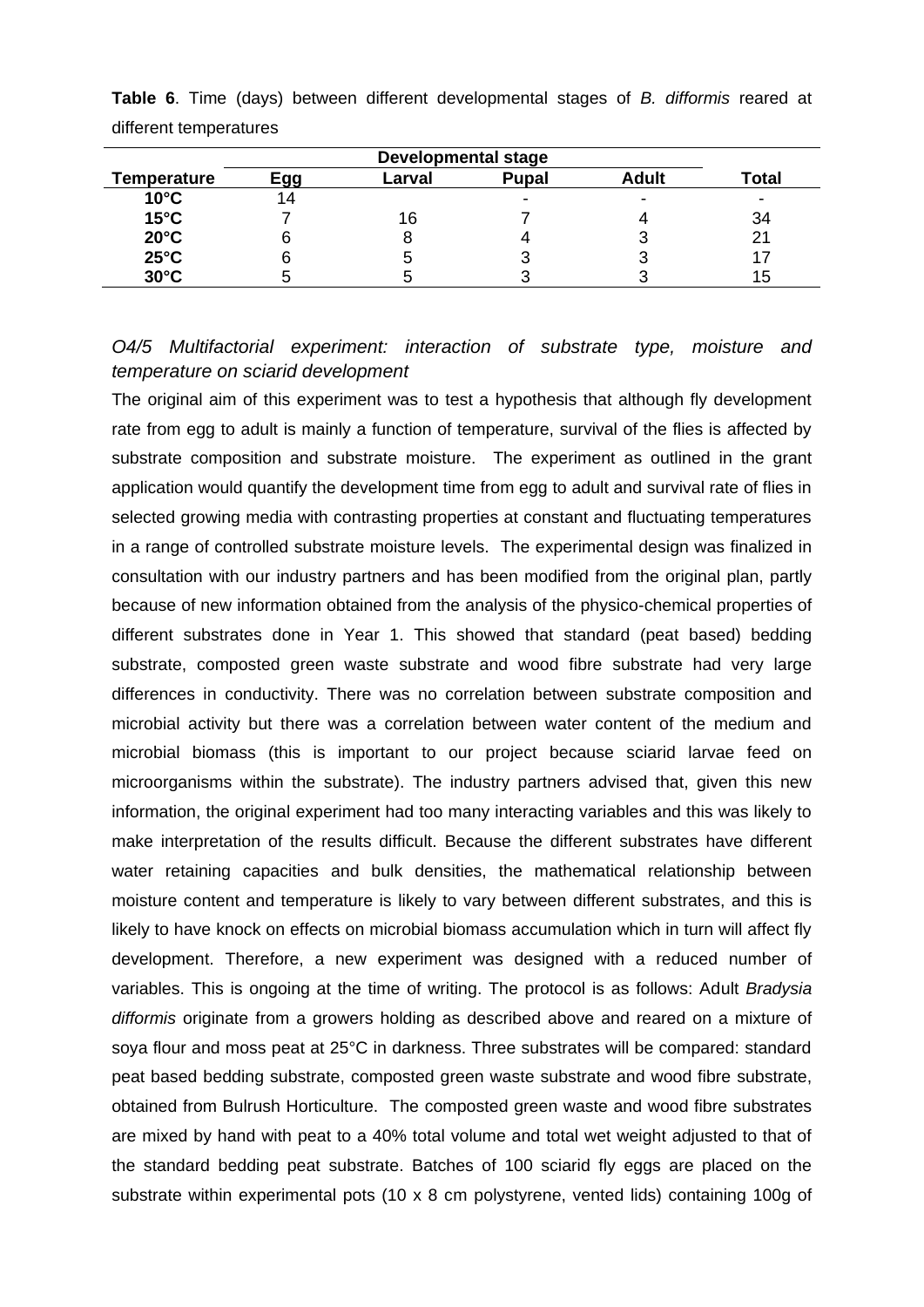substrate including 5g soya flour, pressed by hand to a depth of 75mm . Pots are incubated at 25°C, 16:8 L:D, and after 7 days each pot removed and covered with a sticky trap. The traps are used to catch the adult flies emerging from the substrate. The pots are maintained at 25 °C, 16:8 L:D, in a controlled environment room for 17 days, after which the sticky traps are inspected daily for 14 days and the number of adult *B. difformis* caught on each trap per day is recorded.

# **Conclusions**

- Natural fungal infections of sciarid fly larvae are caused by *Furia sciarae*. These infections are widespread on growers' nurseries and appear to be contributing to natural control of sciarid fly pests on bedding and pot plants and pot herbs.
- The *Furia* fungus infects sciarid larvae. Infected larvae move up onto the substrate surface at night, die, and then the fungus produces infective spores which are actively discharged as a way of dispersing the infection. This process can occur over the course of a single night.
- *Furia* infection can occur within two weeks of young sciarid larvae hatching from eggs laid on freshly potted plants.
- Healthy sciarid larvae can eat infected larvae, during which they could pick up infection by coming into contact with the infective spores on the body of the dead larvae.
- Furia infection can reduce sciarid fly populations to such low levels that the fungus can die out quickly on nurseries due to lack of host insects.
- The optimum temperature for the development of sciarid flies from egg to adult is greater than 30°C. Larvae will not develop at 10°C, and development is very slow at 15°C, taking 30 days from egg hatch to adult emergence. Transmission of the *Furia* infection is probably more effective at lower temperatures (20°C and below) when sciarid larvae appear to spend more time on the substrate surface and hence are more likely to pick up spores.
- Populations of sciarid larvae may be partially controlled using commercially available fungal biopesticides.
- In an experiment on a commercial nursery, more shore flies emerged from substrate with 10% composted green waste than from peat-based substrate or with 40% composted green waste or with 10% or 40% wood fibre. This indicates that shore fly females are more attracted to 10% composted green waste, and/or this substrate is more suitable for shore fly larval development.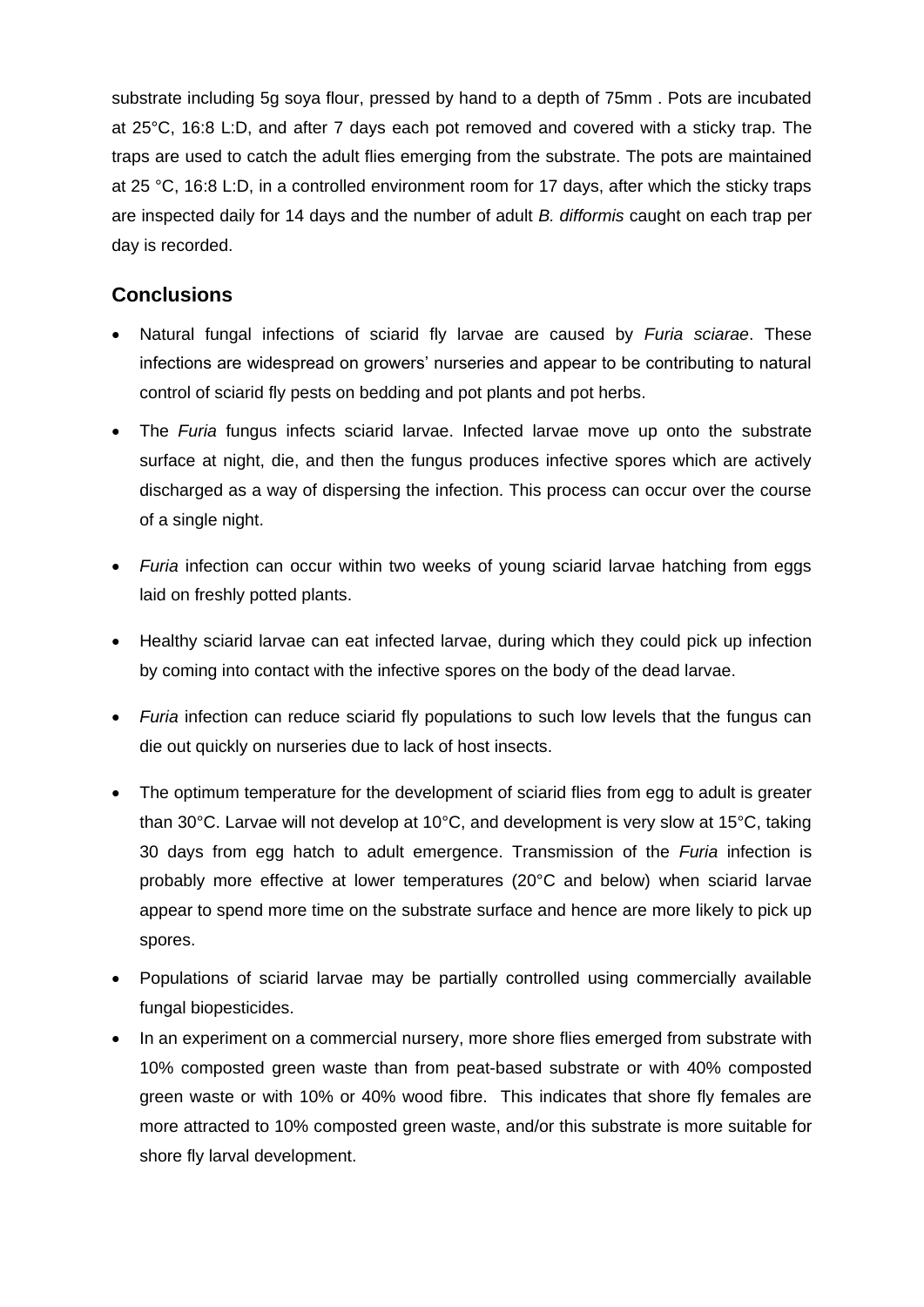Olfactometer studies indicated that sciarid fly adults are attracted to the smell of 40% composted green waste substrate. This result is consistent with those in glasshouse experiments in Year 1 and with grower observations that composted green waste substrates lead to greater problems with sciarid flies.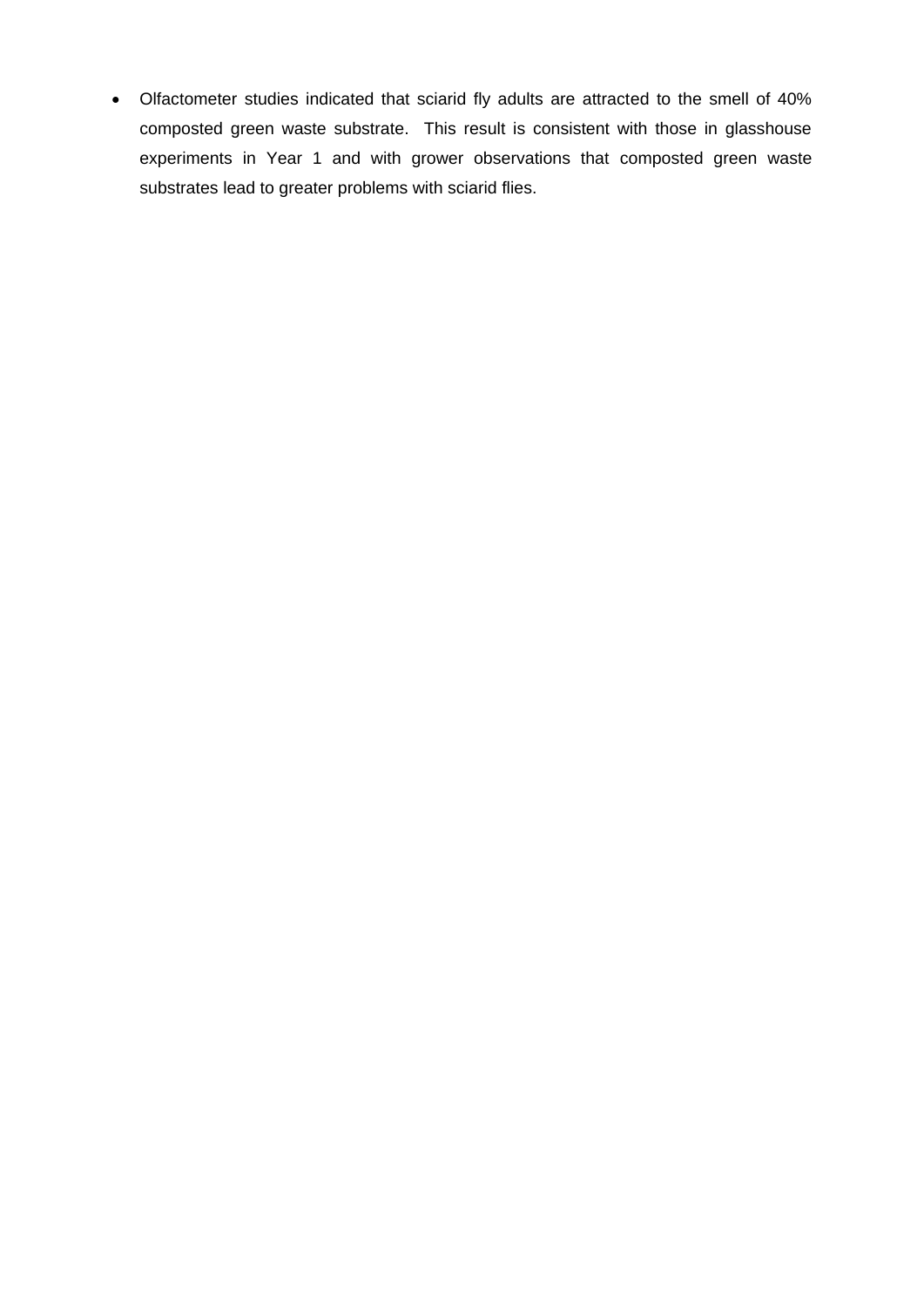# **Knowledge and Technology Transfer**

- STING (IOBC newsletter) October 2009
- HDC news November 2009
- HDC/BPOA Technical seminar February 2010
- ADAS Bedding and Pot plant notes article June 2010
- BOPP AGM and Seminar `A place to take root optimising growing media use and plant nutrition – July 2010
- Consortia meetings on 11 February 2010 (full consortium) and 11 March 2010 (science partners).

## **Acknowledgements**

- Special thanks to the late Derf Paton, our grower partner at Pinetops Nursery, Lymington, Hants, for his enthusiastic support of the project and of the research consortium, his forward-thinking ideas and his personal mission against the sciarid fly. We shall all remember him with respect and affection.
- Thanks to all the growers hosting experiments on commercial nurseries